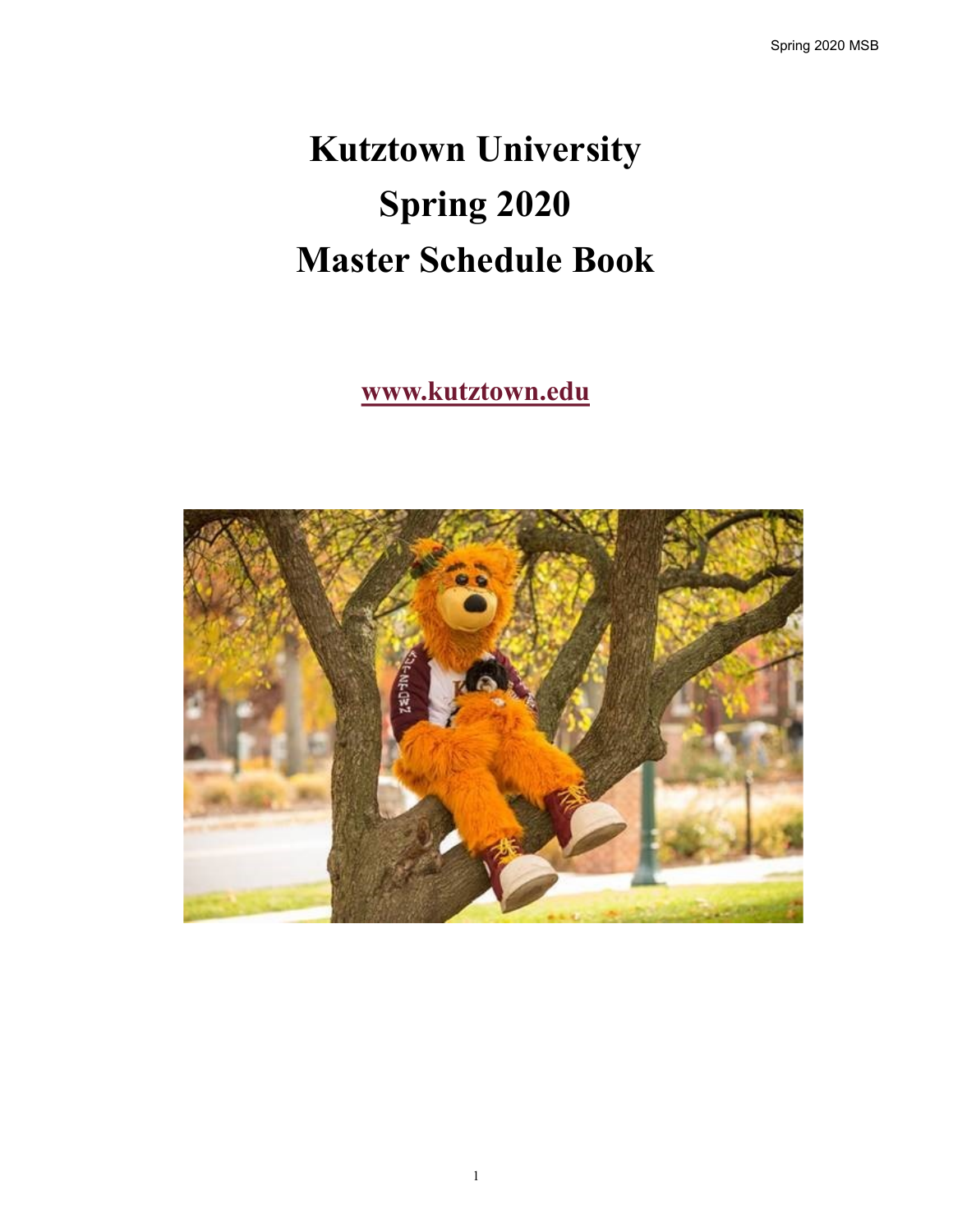| <b>Spring 2020 Calendar</b>                                                         |                                                                                                                                                                                  |  |  |  |  |
|-------------------------------------------------------------------------------------|----------------------------------------------------------------------------------------------------------------------------------------------------------------------------------|--|--|--|--|
| *This calendar is tentative. Please visit http://calendar.kutztown.edu for updates. |                                                                                                                                                                                  |  |  |  |  |
| Monday, January 20                                                                  | Martin Luther King Day -NO Classes -University Closed.                                                                                                                           |  |  |  |  |
| Tuesday, January 21                                                                 | ALL classes begin.<br>Clinical Experience Orientation 8:00 AM-1:00 PM, location MSU 183.<br>On Campus Drop/Add and Late Registration begins.                                     |  |  |  |  |
| Tuesday, January 21 - Friday, March 6                                               | First Half Communication Design.                                                                                                                                                 |  |  |  |  |
| Tuesday, January 22 - Friday, March 13                                              | First Half Clinical Experience.                                                                                                                                                  |  |  |  |  |
| Saturday, January 25                                                                | Saturday classes begin.                                                                                                                                                          |  |  |  |  |
| Tuesday, January 28                                                                 | Last day to add/drop a course in MyKU for all students.                                                                                                                          |  |  |  |  |
| Wednesday, January 29 - Friday, April 3                                             | "W" period. Students must come into the Registrar's Office to withdraw from a course.                                                                                            |  |  |  |  |
| Monday, February 17                                                                 | PRESIDENT'S DAY - CLASSES WILL BE HELD                                                                                                                                           |  |  |  |  |
| Monday, March 2                                                                     | Mid Term.                                                                                                                                                                        |  |  |  |  |
| Saturday, March 7                                                                   | SPRING BREAK begins at end of classes.                                                                                                                                           |  |  |  |  |
| Monday, March 16                                                                    | <b>SPRING BREAK</b> ends. Classes resume.<br>Summer 2020 Registration begins.                                                                                                    |  |  |  |  |
| Monday, March 16 - Saturday, May 11                                                 | Second Half Communication Design.                                                                                                                                                |  |  |  |  |
| Monday, March 16 - Saturday, May 11                                                 | Second Half Clinical Experience.                                                                                                                                                 |  |  |  |  |
| Wednesday, April 1 - Thursday, April 30                                             | Advisement Period for Fall 2020.                                                                                                                                                 |  |  |  |  |
| Friday, April 3                                                                     | Last day for Undergraduate students to make up "Incompletes" from Fall 2019 and Winter 2020.<br>Last day to withdraw from a class and receive a "W". See policy for information. |  |  |  |  |
| Tuesday, April 7                                                                    | Incumbent Graduate registration begins for Fall 2020.<br>Advisement/registration of new Graduates, Post-Baccalaureate Certs, Prof Credit students.                               |  |  |  |  |
| Monday, April 13 - Thursday, April 30                                               | Undergraduate Web Registration for Fall 2020classes by appointment.                                                                                                              |  |  |  |  |
| Monday, April 20                                                                    | Last day for Leave of Absence or University Withdrawals for Spring 2020.                                                                                                         |  |  |  |  |
| Friday, May 1                                                                       | Last day for Graduate students to make up "Incompletes" from Spring 2019 & Summer 2019<br>Last day of regular classes.                                                           |  |  |  |  |
| Saturday, May 2                                                                     | Last day of Saturday classes.                                                                                                                                                    |  |  |  |  |
| Monday, May 4 - Saturday, May 9                                                     | Final Examinations.                                                                                                                                                              |  |  |  |  |
| Saturday, May 9                                                                     | Last day of the semester.<br>May Commencement. COE & COLAS 9AM; COB & COVPA 2PM                                                                                                  |  |  |  |  |

Questions or concerns regarding the calendar should be directed to the Registrar, Ted Witryk, at **[regoffice@kutztown.edu](mailto:regoffice@kutztown.edu)**.

Registration questions/concerns, Registrar's Office 610-683-4485 or via email at **[regoffice@kutztown.edu](mailto:regoffice@kutztown.edu)**.

Computer access questions/concerns, IT Help Center 610-683-1511 or via email at **[helpcenter@kutztown.edu](mailto:helpcenter@kutztown.edu?subject=%20)**.

# **Table of Contents**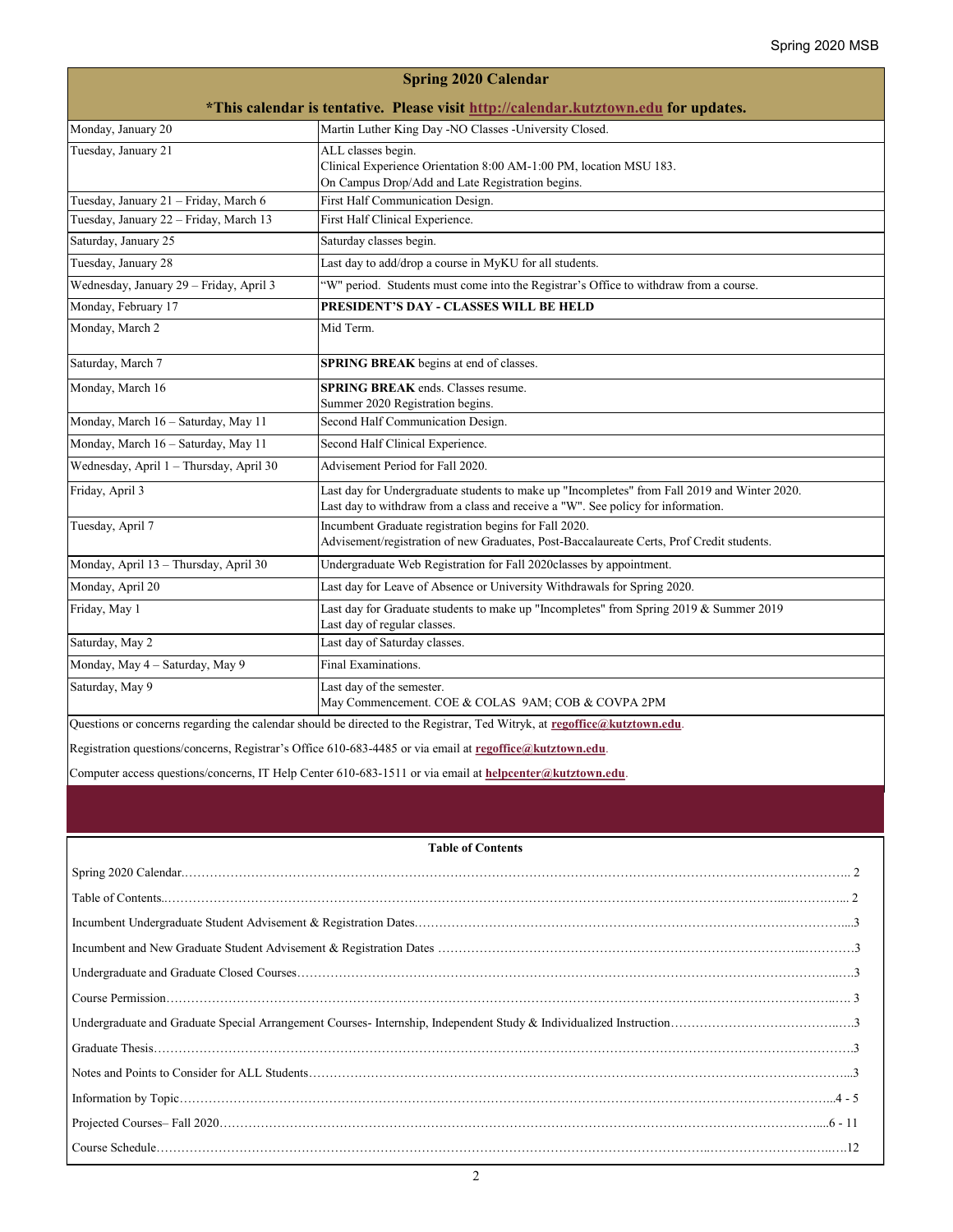# **Incumbent Undergraduate Student Advisement & Registration Dates– Spring 2020**

# **Advisement Period ………………………………………………………………………………………...Monday, October 21st—Tuesday, November 19th Course Selection……………………………………………………………………………………………….Monday, November 4th—Monday, January 20th**

Make an appointment to see your advisor(s) during the Advisement period to determine the courses that you should schedule online. Any student who is unable to make an appointment with his/her Academic Advisor should see the Advisor's Department Chair.

### **Advisement for Undergraduates with Multiple Programs, Secondary Ed Majors, and Major/Concentration Changes**

- **MULTIPLE PROGRAM STUDENTS** are students who have either declared two majors with the same degree designation (for example: DOUBLE MA-JORS – BA in History and a BA in Music) or declared two degree programs (for example: DUAL DEGREE – BA in Political Science and a BS in Criminal Justice). Students with multiple programs of study are required to have advisement sessions with the academic advisors from each major program of study. The academic advisor for the first declared major will be listed as the first advisor. The academic advisor for the additional major or degree will be listed as the second advisor. The first advisor may determine your registration type (see above). Both advisors may enter information on your Advisement Screen. The student will schedule courses during dates as listed online. **UNDERGRADUATE STUDENTS COMPLETING SIMULTANEOUS DEGREES NEED A MINIMUM OF 150 CREDITS.**
- **SECONDARY EDUCATION STUDENTS** are required to have advisement sessions with their academic advisor from the area of concentration (listed as the first advisor) and with their academic advisor from the Department of Secondary Education (listed as the second advisor). The first advisor may determine your registration type. The student will schedule courses during dates as listed online.
- **STUDENTS WITH APPROVED CHANGES IN MAJOR OR CONCENTRATION** will consult with the newly assigned Academic Advisor for the course selection advisement as well as for various other academic concerns. The name of the new Academic Advisor is listed online. **Incumbent and New Graduate Student Advisement & Registration Dates- Spring 2020**

**Incumbent (Current) Graduate & Post-Baccalaureate Certification Registration …………………………………………………….Monday, October 21st Advisement/Registration of New Graduate, Post-Baccalaureate Cert, and Prof Credit Students.....................................................Monday, November 11th**

While not required, graduate students are strongly urged to consult their advisors regarding their course selections, degree requirements, candidacy, graduation requirements, or any other matter relating to their program. Post-Baccalaureate Certification students are required to have their initial registration approved by their advisor for their first semester as a certification student. It is strongly recommended that consultation be made with their advisor for subsequent registrations.

### **Undergraduate and Graduate Closed Courses**

Course Permission Forms are available in the Registrar's Office for students seeking registration into a closed course. Students must obtain the signature/ approval of the instructor, and in the College of Business, these forms must also be signed by the chair of Business Administration. Once the appropriate signatures are received, students can return the form(s) to the Registrar's Office to have the course(s) added to their schedules.

### **Course Permission**

Course Permission Forms are available in the Registrar's Office for students seeking registration into a closed course. Students must obtain the signature/ approval of the instructor, and in the College of Business, these forms must also be signed by the chair of Business Administration. Once the appropriate signatures are received, students can return the form(s) to the Registrar's Office to have the course(s) added to their schedules.

# **Undergraduate and Graduate Special Arrangement Courses-Internship, Independent Study & Individualized Instruction**

- 1. Secure the appropriate form at the academic department for the course.<br>2. Follow the directions on the form.
- 2. Follow the directions on the form.<br>3. Submit the completed form with si
- Submit the completed form with signatures at your designated registration time.

# **Graduate Thesis**

Forms with appropriate approvals must be submitted at the time the student registers for a given semester. See Calendar for deadline. The student's procedure to accomplish this is as follows:

- 1. Secure the appropriate form from the department in which the course will be taught.
- 
- 2. Secure the approval of the course instructor and Department Chair.<br>3. Deliver the form to the Dean's Office of the department in which the 3. Deliver the form to the Dean's Office of the department in which the course resides to seek his/her approval.<br>4. The student should report back in 3 business days to determine if the Dean or his/her designee has approve
- The student should report back in 3 business days to determine if the Dean or his/her designee has approved or denied the request. If the request is denied, the student, as well as the Chair and Instructor, will be informed.
- 5. If the request is approved, the student will collect the form and deliver it to the Dean of Graduate Studies to seek approval.
- 6. If approved, the student shall submit the form with all appropriate signatures to the Registrar's Office. If the request is denied, the Dean of Graduate Studies will so inform the student, College Dean, Department Chair, and Instructor.

# **Notes and Points to Consider for All Students**

- Resolve all negative service indicators that restrict registration before you register.
- Check the schedule for courses you intend to take. Consult with your advisor if they are not offered.
- Select courses that do not conflict or meet at a location other than the place desired.
- Select your desired science laboratory, the corresponding lecture section will automatically be added to your schedule.
- Select the correct sequence of courses by observing course prerequisites.
- Select courses that complete requirements within your particular curriculum.
- Obtain permission to schedule 18 + Undergraduate credits. Additional credits require permission from your Dept Chair and will result in additional charges.
- Obtain the permission of the instructor to enroll in 400 level courses which are generally limited to junior, senior, and graduate students.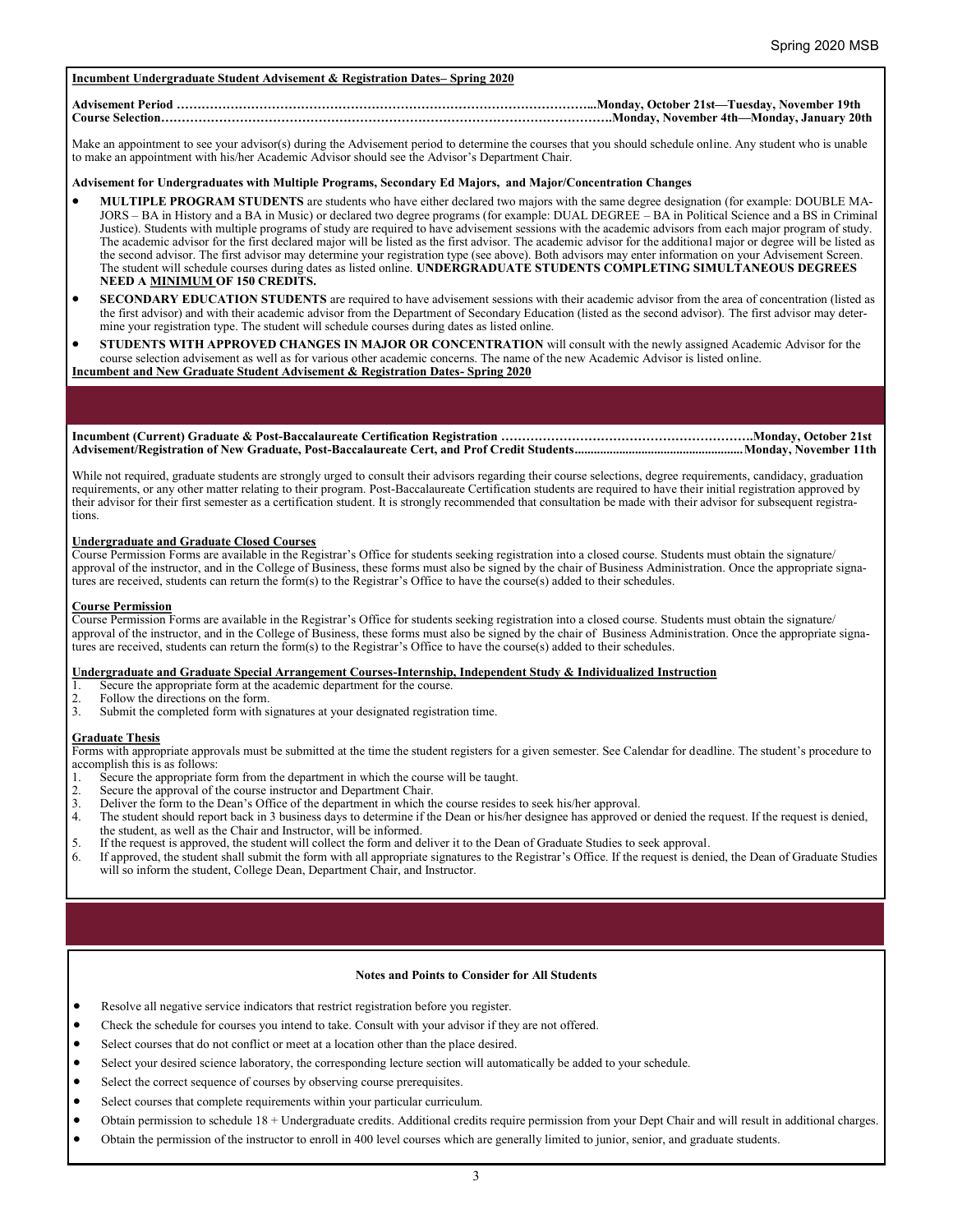| <b>Important Information (Numerical and Alphabetical)</b>                                |                                                                                                                                                                                                                                                                                                                                                                                                                                                                                                                                                                                                                                                                                                                                                                                                                                                                                                                                                                                                                                                                                                                                                                                                                                                                                                                                                                                                                                                   |                                                                                                                                                                                                                                                                                                                                                                                                                                                                                                                                                                                                                                                                                                                                                                                                                                                                                              |                                                       |    |                                                                                    |    |                                                                                                                                                                                                                                                     |           |                      |
|------------------------------------------------------------------------------------------|---------------------------------------------------------------------------------------------------------------------------------------------------------------------------------------------------------------------------------------------------------------------------------------------------------------------------------------------------------------------------------------------------------------------------------------------------------------------------------------------------------------------------------------------------------------------------------------------------------------------------------------------------------------------------------------------------------------------------------------------------------------------------------------------------------------------------------------------------------------------------------------------------------------------------------------------------------------------------------------------------------------------------------------------------------------------------------------------------------------------------------------------------------------------------------------------------------------------------------------------------------------------------------------------------------------------------------------------------------------------------------------------------------------------------------------------------|----------------------------------------------------------------------------------------------------------------------------------------------------------------------------------------------------------------------------------------------------------------------------------------------------------------------------------------------------------------------------------------------------------------------------------------------------------------------------------------------------------------------------------------------------------------------------------------------------------------------------------------------------------------------------------------------------------------------------------------------------------------------------------------------------------------------------------------------------------------------------------------------|-------------------------------------------------------|----|------------------------------------------------------------------------------------|----|-----------------------------------------------------------------------------------------------------------------------------------------------------------------------------------------------------------------------------------------------------|-----------|----------------------|
| 400-level courses                                                                        |                                                                                                                                                                                                                                                                                                                                                                                                                                                                                                                                                                                                                                                                                                                                                                                                                                                                                                                                                                                                                                                                                                                                                                                                                                                                                                                                                                                                                                                   | Courses at the 400-level are graduate courses open to undergraduate students in their junior or senior year who have a<br>cumulative grade point average of 2.90 or better. Undergraduates who have less than the required average must obtain<br>written permission from the instructor and submit it with their registration forms.                                                                                                                                                                                                                                                                                                                                                                                                                                                                                                                                                        |                                                       |    |                                                                                    |    |                                                                                                                                                                                                                                                     |           |                      |
| <b>Academic Probation</b>                                                                |                                                                                                                                                                                                                                                                                                                                                                                                                                                                                                                                                                                                                                                                                                                                                                                                                                                                                                                                                                                                                                                                                                                                                                                                                                                                                                                                                                                                                                                   |                                                                                                                                                                                                                                                                                                                                                                                                                                                                                                                                                                                                                                                                                                                                                                                                                                                                                              | credits for a subsequent semester without permission. |    |                                                                                    |    | Undergraduate students on Academic Probation during the current semester are allowed to register for no more than 15                                                                                                                                |           |                      |
| <b>Academic Progress &amp; Eligibility</b>                                               |                                                                                                                                                                                                                                                                                                                                                                                                                                                                                                                                                                                                                                                                                                                                                                                                                                                                                                                                                                                                                                                                                                                                                                                                                                                                                                                                                                                                                                                   |                                                                                                                                                                                                                                                                                                                                                                                                                                                                                                                                                                                                                                                                                                                                                                                                                                                                                              |                                                       |    | See Financial Aid's website, http://www.kutztown.edu/financialaid.                 |    |                                                                                                                                                                                                                                                     |           |                      |
| <b>Academic Warning</b>                                                                  |                                                                                                                                                                                                                                                                                                                                                                                                                                                                                                                                                                                                                                                                                                                                                                                                                                                                                                                                                                                                                                                                                                                                                                                                                                                                                                                                                                                                                                                   |                                                                                                                                                                                                                                                                                                                                                                                                                                                                                                                                                                                                                                                                                                                                                                                                                                                                                              |                                                       |    |                                                                                    |    | Undergraduates on Academic Warning should not select more than 15 credits without permission.                                                                                                                                                       |           |                      |
| <b>Auditing a Course</b>                                                                 |                                                                                                                                                                                                                                                                                                                                                                                                                                                                                                                                                                                                                                                                                                                                                                                                                                                                                                                                                                                                                                                                                                                                                                                                                                                                                                                                                                                                                                                   | catalog.                                                                                                                                                                                                                                                                                                                                                                                                                                                                                                                                                                                                                                                                                                                                                                                                                                                                                     |                                                       |    |                                                                                    |    | Please see Academic Policy Information in the Kutztown University Undergraduate Catalog, http://www.kutztown.edu/                                                                                                                                   |           |                      |
| <b>Building Codes</b>                                                                    |                                                                                                                                                                                                                                                                                                                                                                                                                                                                                                                                                                                                                                                                                                                                                                                                                                                                                                                                                                                                                                                                                                                                                                                                                                                                                                                                                                                                                                                   | AF                                                                                                                                                                                                                                                                                                                                                                                                                                                                                                                                                                                                                                                                                                                                                                                                                                                                                           | Academic Forum                                        | FS | Freyberger Schoolhouse                                                             | KY | Keystone Hall                                                                                                                                                                                                                                       | <b>RL</b> | Rohrbach Library     |
|                                                                                          |                                                                                                                                                                                                                                                                                                                                                                                                                                                                                                                                                                                                                                                                                                                                                                                                                                                                                                                                                                                                                                                                                                                                                                                                                                                                                                                                                                                                                                                   | BH                                                                                                                                                                                                                                                                                                                                                                                                                                                                                                                                                                                                                                                                                                                                                                                                                                                                                           | Boehm Building                                        | GC | Graduate Center                                                                    | LC | Rickenbach Learning Center                                                                                                                                                                                                                          | <b>SA</b> | Schaeffer Auditorium |
|                                                                                          |                                                                                                                                                                                                                                                                                                                                                                                                                                                                                                                                                                                                                                                                                                                                                                                                                                                                                                                                                                                                                                                                                                                                                                                                                                                                                                                                                                                                                                                   | BK                                                                                                                                                                                                                                                                                                                                                                                                                                                                                                                                                                                                                                                                                                                                                                                                                                                                                           | Beekey Building                                       | GR | Grim-Knedler Sci Building                                                          | LY | Lytle Hall                                                                                                                                                                                                                                          | <b>SH</b> | Sharadin Art Studio  |
|                                                                                          |                                                                                                                                                                                                                                                                                                                                                                                                                                                                                                                                                                                                                                                                                                                                                                                                                                                                                                                                                                                                                                                                                                                                                                                                                                                                                                                                                                                                                                                   | DF                                                                                                                                                                                                                                                                                                                                                                                                                                                                                                                                                                                                                                                                                                                                                                                                                                                                                           | DeFrancesco Building                                  | HO | Honor's Hall                                                                       | RS | Risley Hall                                                                                                                                                                                                                                         |           |                      |
| <b>Campus Store</b>                                                                      |                                                                                                                                                                                                                                                                                                                                                                                                                                                                                                                                                                                                                                                                                                                                                                                                                                                                                                                                                                                                                                                                                                                                                                                                                                                                                                                                                                                                                                                   |                                                                                                                                                                                                                                                                                                                                                                                                                                                                                                                                                                                                                                                                                                                                                                                                                                                                                              |                                                       |    | Please see http://www.kubstore.com/ for information regarding the KU Campus Store. |    |                                                                                                                                                                                                                                                     |           |                      |
| <b>Degree Requirements for</b><br><b>Transfer Students</b>                               |                                                                                                                                                                                                                                                                                                                                                                                                                                                                                                                                                                                                                                                                                                                                                                                                                                                                                                                                                                                                                                                                                                                                                                                                                                                                                                                                                                                                                                                   |                                                                                                                                                                                                                                                                                                                                                                                                                                                                                                                                                                                                                                                                                                                                                                                                                                                                                              | the Residency Policy also listed under this section.  |    |                                                                                    |    | Undergraduate students transferring from any institution of higher education must complete half of the minimum semester<br>hour degree requirements in their major and minor field at Kutztown at the upper level. For more details please refer to |           |                      |
| <b>Disabilities</b>                                                                      |                                                                                                                                                                                                                                                                                                                                                                                                                                                                                                                                                                                                                                                                                                                                                                                                                                                                                                                                                                                                                                                                                                                                                                                                                                                                                                                                                                                                                                                   | If you received disability support services in high school through an IEP or 504 plan or had accommodations while en-<br>rolled at another university, you may be able to receive similar support at KU. If you have a disability and have not need-<br>ed or received prior accommodations, but anticipate needing support in order to have equal access to programs, services,<br>or facilities, you may also request services through the Disability Services Office (DSO).<br>To ensure that accommodations are in place for the start of the semester, complete the steps below as soon as possible.<br>1. Download the Accommodations Request Form and Documentation Guidelines file at www.kutztown.edu/DSO/<br>accommodations.<br>2. Submit all documents to the DSO as soon as possible.<br>Please contact the DSO at 610-683-4108 or $DSO@kutztown.edu$ if you have any questions. |                                                       |    |                                                                                    |    |                                                                                                                                                                                                                                                     |           |                      |
| <b>Distance Education</b>                                                                |                                                                                                                                                                                                                                                                                                                                                                                                                                                                                                                                                                                                                                                                                                                                                                                                                                                                                                                                                                                                                                                                                                                                                                                                                                                                                                                                                                                                                                                   | There are 3 types of distance education: Blended–courses meet 30-79% online; 80-99% online; 100% online. Sections<br>800-809 represent Graduate distance education; 810-819 represent Undergraduate.                                                                                                                                                                                                                                                                                                                                                                                                                                                                                                                                                                                                                                                                                         |                                                       |    |                                                                                    |    |                                                                                                                                                                                                                                                     |           |                      |
| <b>FERPA (Family Educational</b><br><b>Rights and Privacy Act of 1974</b><br>as amended) |                                                                                                                                                                                                                                                                                                                                                                                                                                                                                                                                                                                                                                                                                                                                                                                                                                                                                                                                                                                                                                                                                                                                                                                                                                                                                                                                                                                                                                                   | This federal law states that institutions may not disclose information about students nor permit inspection of their records<br>without their permission unless such action is covered by certain exceptions stipulated in the act. The full provisions are<br>available at https://www.kutztown.edu/about-ku/administrative-offices/registrar/ferpa.htm                                                                                                                                                                                                                                                                                                                                                                                                                                                                                                                                     |                                                       |    |                                                                                    |    |                                                                                                                                                                                                                                                     |           |                      |
| <b>Final Examinations</b>                                                                |                                                                                                                                                                                                                                                                                                                                                                                                                                                                                                                                                                                                                                                                                                                                                                                                                                                                                                                                                                                                                                                                                                                                                                                                                                                                                                                                                                                                                                                   | Please see https://www.kutztown.edu/academics/academic-calendar/final-exam-schedule.html<br>for a detailed guide to Final Examinations. See policy below for conflicts.                                                                                                                                                                                                                                                                                                                                                                                                                                                                                                                                                                                                                                                                                                                      |                                                       |    |                                                                                    |    |                                                                                                                                                                                                                                                     |           |                      |
| <b>Final Examinations Conflict</b><br><b>Policy – Undergraduate Stu-</b><br>dents        | The student has the option to take all examinations as scheduled during final examination week. If a student has a conflict<br>of two final examinations at the same time, or three or more in one day, the student should try to resolve the conflict<br>directly with the instructor(s) involved. In the event the conflict(s) cannot be resolved informally, the student may seek a<br>resolution in the following manner:<br>1. Complete the "Final Examination Conflict Form" located on the Registrar's website by the end of week ten of the<br>semester. If the student does not apply by this date, the conflict(s) may not be resolved to the student's satisfaction.<br>2. Present this form to the instructor with the highest numbered course to schedule an alternate time to take the final<br>examination during final examination week. If conflicting final examinations are for the same numbered course, the<br>course with the largest enrollment will take precedence; that is, the smaller enrolled course final examination needs to be<br>rescheduled.<br>3. If the necessary rescheduling cannot be resolved through the instructor(s) involved and both courses are in the same<br>college, the academic dean will make the rescheduling decision.<br>4. If the rescheduling cannot be resolved through the instructors and the courses are in different colleges, the Provost<br>will make the rescheduling decision. |                                                                                                                                                                                                                                                                                                                                                                                                                                                                                                                                                                                                                                                                                                                                                                                                                                                                                              |                                                       |    |                                                                                    |    |                                                                                                                                                                                                                                                     |           |                      |
| <b>Grade Point Average/Quality</b><br>Point Average (GPA/QPA)                            |                                                                                                                                                                                                                                                                                                                                                                                                                                                                                                                                                                                                                                                                                                                                                                                                                                                                                                                                                                                                                                                                                                                                                                                                                                                                                                                                                                                                                                                   | The GPA in a student's major program is based on all courses taken which the department allows to count toward the<br>major, regardless of whether the student uses the courses to fulfill major program requirements or as electives, concomi-<br>tant courses, or General Education. One way for Undergraduate students to raise their GPA is to repeat courses in which<br>they anticipate earning a higher grade. (Note: Repeats of passed courses do not count toward the academic progress<br>requirements for financial aid).                                                                                                                                                                                                                                                                                                                                                         |                                                       |    |                                                                                    |    |                                                                                                                                                                                                                                                     |           |                      |
| Grading                                                                                  |                                                                                                                                                                                                                                                                                                                                                                                                                                                                                                                                                                                                                                                                                                                                                                                                                                                                                                                                                                                                                                                                                                                                                                                                                                                                                                                                                                                                                                                   |                                                                                                                                                                                                                                                                                                                                                                                                                                                                                                                                                                                                                                                                                                                                                                                                                                                                                              |                                                       |    | $\mathbf{F}(0.0)$ *Please note that there are no A+, C-, D+ or D– grading options. |    | The following grade options are available: A (4.0), A-(3.67), B+(3.33), B (3.0), B-(2.67), C+(2.33), C (2.0), D (1.0),                                                                                                                              |           |                      |
| <b>Graduation</b>                                                                        |                                                                                                                                                                                                                                                                                                                                                                                                                                                                                                                                                                                                                                                                                                                                                                                                                                                                                                                                                                                                                                                                                                                                                                                                                                                                                                                                                                                                                                                   | Apply through MyKU. To change a name, submit a copy of a marriage certificate, a divorce decree indicating a change of<br>name, or a court order to the Registrar's Office. See Online Calendar for deadline.                                                                                                                                                                                                                                                                                                                                                                                                                                                                                                                                                                                                                                                                                |                                                       |    |                                                                                    |    |                                                                                                                                                                                                                                                     |           |                      |
| The Health Center at Beck Hall                                                           |                                                                                                                                                                                                                                                                                                                                                                                                                                                                                                                                                                                                                                                                                                                                                                                                                                                                                                                                                                                                                                                                                                                                                                                                                                                                                                                                                                                                                                                   |                                                                                                                                                                                                                                                                                                                                                                                                                                                                                                                                                                                                                                                                                                                                                                                                                                                                                              |                                                       |    |                                                                                    |    | Please see http://www.kutztown.edu/healthandwellness for information regarding Health and Wellness Services.                                                                                                                                        |           |                      |
| <b>Housing, Residence Life</b>                                                           |                                                                                                                                                                                                                                                                                                                                                                                                                                                                                                                                                                                                                                                                                                                                                                                                                                                                                                                                                                                                                                                                                                                                                                                                                                                                                                                                                                                                                                                   |                                                                                                                                                                                                                                                                                                                                                                                                                                                                                                                                                                                                                                                                                                                                                                                                                                                                                              |                                                       |    |                                                                                    |    | Please see http://www.kutztown.edu/housing for information regarding Housing and Residence Life.                                                                                                                                                    |           |                      |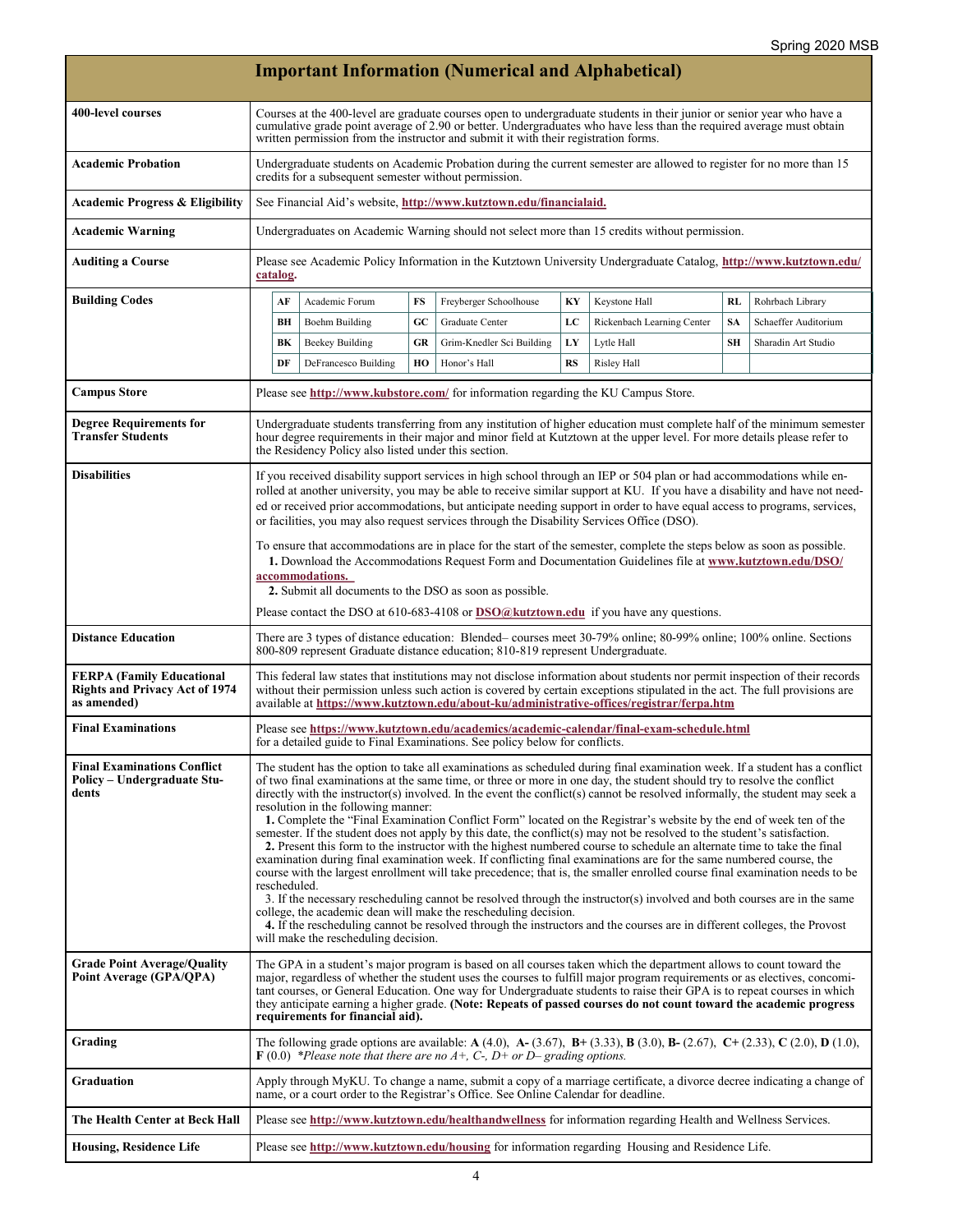|                                                                           | <b>Important Information (Numerical and Alphabetical) Continued</b>                                                                                                                                                                                                                                                                                                                                                                                                                                                                                                                                                                                                                                                                                                                                                                                               |
|---------------------------------------------------------------------------|-------------------------------------------------------------------------------------------------------------------------------------------------------------------------------------------------------------------------------------------------------------------------------------------------------------------------------------------------------------------------------------------------------------------------------------------------------------------------------------------------------------------------------------------------------------------------------------------------------------------------------------------------------------------------------------------------------------------------------------------------------------------------------------------------------------------------------------------------------------------|
| Leave of Absence- Under-<br>graduates                                     | Please see Academic Policy Information in the Kutztown University Undergraduate or Graduate Catalog go to: http://<br>www.kutztown.edu/catalog. Forms are located in the Registrar's Office. See Online Calendar for deadline.                                                                                                                                                                                                                                                                                                                                                                                                                                                                                                                                                                                                                                    |
| Meal Plan & Dining Flex<br><b>Dollars Information</b>                     | Please see http://www.kutztown.edu/dining or information regarding KU Dining Services.                                                                                                                                                                                                                                                                                                                                                                                                                                                                                                                                                                                                                                                                                                                                                                            |
| <b>Meeting Days in MyKU</b>                                               | M-Monday T-Tuesday W-Wednesday H-Thursday F-Friday A-Saturday S-Sunday                                                                                                                                                                                                                                                                                                                                                                                                                                                                                                                                                                                                                                                                                                                                                                                            |
| Permit to Study at another<br>Institution<br>(Undergraduate)              | Undergraduate students wishing to study at another college and to transfer the credits earned to Kutztown must obtain permis-<br>sion, in writing, prior to enrollment. This form is available at http://www.kutztown.edu/registrar.                                                                                                                                                                                                                                                                                                                                                                                                                                                                                                                                                                                                                              |
| Repeating a course<br>(Undergraduate)                                     | Undergraduate students will be limited to a <i>maximum</i> total of six (6) repeats. A single course can be repeated a <i>maximum</i> of<br><i>three</i> (3) times. Only the most recent grade will be calculated in the GPA and the total credits needed for graduation. The course<br><i>must</i> be repeated at Kutztown. Students must obtain permission from the Dean of the student's major to take a course beyond the<br>maximum number of repeats for an individual course OR the overall maximum repeats.                                                                                                                                                                                                                                                                                                                                               |
| Repeating a course                                                        | Undergraduate students will be limited to a <i>maximum</i> total of $\sin(6)$ repeats. A single course can be repeated a <i>maximum</i> of<br><i>three (3)</i> times. Only the most recent grade will be calculated in the GPA and the total credits needed for graduation. The course<br>must be repeated at Kutztown. Students must obtain permission from their Department Chair and the Dean of their major to take<br>a course beyond the maximum number of repeats for an individual course OR the overall maximum repeats.                                                                                                                                                                                                                                                                                                                                 |
|                                                                           | Graduate and Post-Baccalaureate students can repeat a single course for graduate improvement only once. They will be limited to<br>a maximum of two repeats across the program. The most recent grade (regardless of whether it is higher or lower) will be the<br>grade used for the GPA calculation.                                                                                                                                                                                                                                                                                                                                                                                                                                                                                                                                                            |
| <b>Residency Policy</b>                                                   | All first baccalaureate degree students must take at least 30 of the last 60 credits and at least 50% of their major credits at<br>Kutztown University.                                                                                                                                                                                                                                                                                                                                                                                                                                                                                                                                                                                                                                                                                                           |
| <b>Section Codes</b>                                                      | The first digit of the section indicates when or where a course is held:<br>$0/1$ = Day, 2 = Monday Evening, 3 = Tuesday Evening, 4 = Wednesday Evening, 5 = Thursday Evening,<br>6 Two Evenings, a Saturday, or an Evening and a Saturday, 8 Distance Education or Off Campus, 9 Special Arrangement<br>(Individualized Instruction, Independent Study, Thesis, & Internship)                                                                                                                                                                                                                                                                                                                                                                                                                                                                                    |
| <b>Student Right to Know and</b><br><b>Campus Security Act of</b><br>1990 | Information on campus crime statistics and a description of policies relating to campus security are available by contacting the<br>Director of Public Safety at 610-683-4002.                                                                                                                                                                                                                                                                                                                                                                                                                                                                                                                                                                                                                                                                                    |
| <b>Supplemental Instruction</b><br>(SI)                                   | Supplemental Instruction targets traditionally difficult courses. SI leaders attend class and hold 3 out-of-class sessions per week.<br>Students discover an appropriate application of study strategies as they review course content material. SI leaders are students<br>who have excelled in the particular course and have been trained to be SI leaders. The sessions are open to the students who are<br>enrolled in the SI course. For more information, please contact Academic Enrichment at 610-683-4726.                                                                                                                                                                                                                                                                                                                                              |
| "10 Year" Policy<br>(Undergraduates)                                      | The University welcomes the return of Undergraduate students who for various reasons did not complete their degrees. Such<br>students should be aware that courses taken in their major discipline ten years or more prior to the resumption of study might not<br>be counted toward graduation. Such courses may no longer be considered to be current or be required for the degree. The Regis-<br>trar in consultation with the chair of the department of the student's major determines the acceptability of these credits; however,<br>students may request the re-evaluation of the Registrar's decision by submitting a petition to the Undergraduate Exception Com-<br>mittee.                                                                                                                                                                           |
| <b>Transcript Requests</b>                                                | Official transcript requests can be made online through MyKU or via PDF on the Registrar's Office webpage.                                                                                                                                                                                                                                                                                                                                                                                                                                                                                                                                                                                                                                                                                                                                                        |
| Tuition, Fees, Billing, and<br><b>Refund Policy</b>                       | Please see Office of Student Accounts' website: https://www.kutztown.edu/about-ku/administrative-offices/student-<br>accounts.html for information.                                                                                                                                                                                                                                                                                                                                                                                                                                                                                                                                                                                                                                                                                                               |
| <b>Verification of Enrollment</b>                                         | Enrollment verifications can be obtained through MyKU.                                                                                                                                                                                                                                                                                                                                                                                                                                                                                                                                                                                                                                                                                                                                                                                                            |
| Withdrawal from<br><b>Individual Courses</b>                              | Courses dropped during the first week of the semester will not be recorded on the student's permanent transcript. Students may<br>withdraw from individual courses with a grade of "W" between the second and tenth week of the semester. After the tenth week<br>of the semester and through the last day of classes, a student who withdraws will receive a grade determined by the instructor.<br>Failure to drop a class from which a student is registered but is not attending will result in a grade of "F" for that course.                                                                                                                                                                                                                                                                                                                               |
| Withdrawal from Institu-<br>tion Federal Aid Recipients                   | See Financial Aid's website, http://www.kutztown.edu/financialaid.                                                                                                                                                                                                                                                                                                                                                                                                                                                                                                                                                                                                                                                                                                                                                                                                |
| Withdrawal from the<br>University-<br><b>Undergraduates</b>               | Any student leaving the University prior to the end of any academic term must officially withdraw. The student should contact<br>the Registrar's Office to initiate the formal withdrawal process. The date the Registrar's Office receives the withdrawal form<br>with the student's original signature is the student's official date of withdrawal from the University. If the student com-<br>pletes the withdrawal process with the Registrar's Office two weeks prior to the start of finals, the student will receive "W"<br>grades for all courses. If the student completes the withdrawal process after that point, the student will receive a grade determined<br>by the instructor. Please note that failure to complete the withdrawal process may result in failing grades in all courses being<br>taken at the time of withdrawal.                 |
| Withdrawal from the<br>University– Graduates                              | Graduate Students have six years from the first day of their first class to complete their studies and are not required to attend<br>every semester. If a student wishes to withdraw from all courses, whether only for that semester or permanently, the student will<br>need to complete and submit the withdrawal form. If the form is completed after the first week of the start of classes and before<br>the two week period before the start of finals, the student will receive "W" grades for all courses. If submitted after the two week<br>period before the start of finals and through the last day of classes, the student will receive a grade(s) which will be determined<br>by the instructor(s). The date the Registrar's Office receives notification in writing with the student's original signature is<br>the official date of withdrawal. |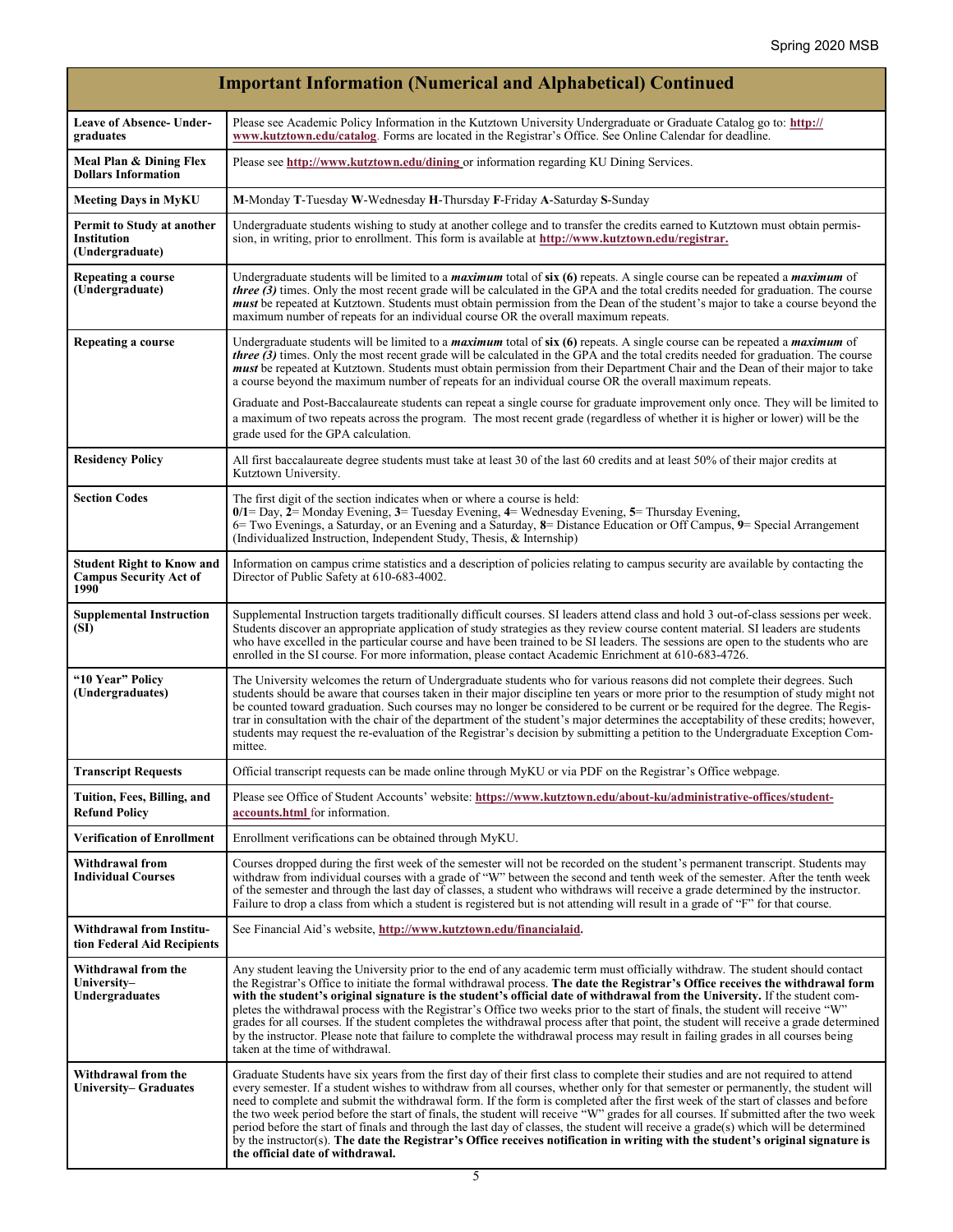| <b>Projected Courses for Fall 2020</b>                                                                             |  |  |  |  |
|--------------------------------------------------------------------------------------------------------------------|--|--|--|--|
| While every effort has been made to make this list as accurate and complete as possible, circumstances may require |  |  |  |  |
| changes to the actual courses offered for the term.                                                                |  |  |  |  |

| ACC            | Financial Accounting                       | <b>ARU</b><br><b>ARU 132</b> |                                                |
|----------------|--------------------------------------------|------------------------------|------------------------------------------------|
| ACC 121        |                                            | <b>ARU 210</b>               | Teaching Art in Alternative Settings           |
| ACC 122        | Managerial Accounting                      |                              | Learning in the Visual Arts: Childhood         |
| <b>ACC 305</b> | Cost Accounting                            | <b>ARU 236</b>               | The Arts & Pre-K Education                     |
| <b>ACC 312</b> | Accounting Info Systems                    | <b>ARU 301</b>               | Art Education Field Experience                 |
| ACC 317        | Tax Accounting I                           | <b>ARU 310</b>               | Learning in the Visual Arts: Adolescence       |
| ACC 321        | Intermediate Accounting I                  | ARU 330                      | Studio Thinking                                |
| <b>ACC 322</b> | Intermediate Accounting II                 | ARU 331CD                    | Designing for Disabilities                     |
| ACC 323        | Advanced Accounting                        | <b>ARU 390</b>               | Clinical Experience and Practicum I            |
| ACC 325        | Not-For-Profit & Government Accounting     | <b>ARU 391</b>               | Clinical Experience and Practicum II           |
| <b>ACC 330</b> | Auditing Practice & Standards              | <b>ARU 399</b>               | <b>Student Exhibition</b>                      |
| <b>ACC 520</b> | Manage Acc Control System                  | ARU 401                      | Learning Vis Arts: Childhood                   |
| ANT            |                                            | ARU 420                      | Learning Vis Arts: Adolescence                 |
| ANT 010CD      | Cultural Anthropology                      | ARU 430                      | Studio Thinking                                |
|                |                                            | ARU 440                      | Visual Culture Pedagogy                        |
| <b>ANT 020</b> | Physical Anthropology                      | ARU 475                      | Art Field Experience                           |
| ANT 030CD      | Introduction to Archaeology                | <b>ARU 490</b>               | Clinical Experience & Practicum I              |
| ANT 040CD      | Linguistic Anthropology                    | <b>ARU 491</b>               | Clinical Experience & Practicum II             |
| ANT 101        | North American Indians                     | ARU 517                      | Art Criticism                                  |
| <b>ANT 105</b> | Classical Archaeology                      | ARU 522                      | Perspectives in Art Ed                         |
| ANT 218        | Culture & Consumption                      | ARU 542                      | Weaving & Textiles                             |
| ANT 202CYQL    | Research Meth Physical Anthropology        | ARU 543                      | Ceramics                                       |
| <b>ANT 239</b> | Historical Archaeology                     | <b>ARU 546</b>               | Jewelry & Metalcraft                           |
| ANT 254CDWI    | Medical Anthropology                       | <b>ARU 561</b>               | Prin & Prac Art Admin                          |
| ANT 360CMWI    | History & Theory of Anthropology           | <b>ARU 562</b>               | Arts & Civic Engagement                        |
| APD            |                                            | <b>ARU 591</b>               | Methods of Research                            |
| APD 141        | Visual Storytelling                        |                              |                                                |
|                | Intro to 3D Modeling & Rendering           | <b>AST</b>                   |                                                |
| APD 171        |                                            | <b>AST 020</b>               | Introductory Astronomy Lecture/Lab             |
| APD 231        | Intro to 2D Animation                      | AST 030QL                    | Mission to the Planets Lecture/Lab             |
| <b>APD 250</b> | Advanced Animation Techniques I            | AST 140QL                    | Planetary Science Lecture/Lab                  |
| APD 271        | 3D Prototyping                             | AST 342                      | Astrophysics                                   |
| APD 341-345    | Visual Storytelling Studio I-V             | <b>AST 370</b>               | Research in Astronomy                          |
| APD 351-355    | 3D Modeling Studios I-V                    |                              |                                                |
| APD 385        | Selected Topics in Digital Arts            | <u>BIO</u>                   |                                                |
| ARC            |                                            | <b>BIO 10</b>                | Introduction to Biology Lecture/Lab            |
| ARC 15VL       | Art, Design & Visual Culture               | <b>BIO 12</b>                | Human Biology Lecture/Lab                      |
| ARC 200WIVL    | Visual Culture: Critical Theory            | <b>BIO 104</b>               | Principles of Biology Lecture/Lab              |
| ARC 211VLCD    | Women in the Arts                          | <b>BIO 106</b>               | Intro to Zoology Lecture/Lab                   |
| ARC 241CDVL    | Color: Perception, Properties, & Practices | <b>BIO 108</b>               | Introduction to Botany Lecture/Lab             |
| <b>ARC 300</b> | Visual Culture: Critical Practice          | <b>BIO 120</b>               | Anatomy & Physiology I Lecture/Lab             |
| ARC 517        | Art Criticism                              | <b>BIO 130</b>               | Environmental Issues: Global Perspective       |
|                |                                            | <b>BIO 140</b>               | Biology and Society                            |
| ARH            |                                            | <b>BIO 146</b>               | Basic Nutrition & Diet Therapy                 |
| ARH 024VL      | Art History A                              | <b>BIO 224</b>               | Applied Environmental Microbiology Lecture/Lab |
| ARH 025VL      | Art History B                              | <b>BIO 230</b>               | Taxonomy of Vascular Plants                    |
| ARH 026VL      | Art History C                              | <b>BIO 236</b>               | Plant Pathology Lecture/Lab                    |
| ARH 124WICT    | Art History A                              | <b>BIO 244</b>               | Ecology Lecture/Lab                            |
| ARH 125WICT    | Art History B                              | BIO 270CTWI                  | Research Methods Lecture/Lab                   |
| ARH 126        | Art History C                              | <b>BIO 314</b>               | Animal Behavior Lecture/Lab                    |
| ARH 128        | Global Survey                              | <b>BIO 324</b>               | Plant Ecology Lecture/Lab                      |
| ARH 304        | Renaissance Art                            | <b>BIO 346</b>               | Molecular Biology Lecture/Lab                  |
| ARH 326        | Latin American & Caribbean Art             | <b>BIO 264</b>               | Comparative Anatomy Lecture/Lab                |
| ARH 334VLWI    | American Art                               | <b>BIO 330</b>               | Histology Lecture/Lab                          |
| <b>ARH 338</b> | Euro Modernism: 1880-1940                  | <b>BIO 357</b>               | Virology Lecture/Lab                           |
| ARH 364        | Art & Sport                                | <b>BIO 370</b>               | Research in Biology                            |
| ARH 365        | Cut/Paste: History of Collage              | <b>BIO 380</b>               | Senior Seminar in Biology                      |
| ARH 370CDWI    | Art Today: The Next Decade                 | <b>BIO 385</b>               | Research in Biology II                         |
| ARH 385        | Select Topics in Art History               | <b>BIO 390</b>               | Internship in Biology                          |
|                |                                            | <b>BIO 457</b>               | <b>Systematic Entomology</b>                   |
| <b>ART</b>     |                                            |                              |                                                |
| ART 010VL      | <b>Experiencing Art</b>                    | <b>BUS</b>                   |                                                |
| ART 031VL      | Two-Dimensional Design                     | <b>BUS 131</b>               | Business Law I                                 |
| ART 032VL      | Three-Dimensional Design                   | <b>BUS 220</b>               | Regression Analysis & Data Analytics           |
| ART 182CP      | Introduction to Digital Media              | <b>BUS 275</b>               | Bus Data Manage & Info Systems                 |
| ART 231        | Digital Animation                          | BUS 332WI                    | Business Law II                                |
| ART 331-332    | Animation Studio I & II                    | <b>BUS 572</b>               | Manag Entrprise Info Tech                      |
| ART 276        | Interactive Design I                       |                              |                                                |
| <b>ART 366</b> | Workshop: Motion Graphics                  |                              |                                                |
|                |                                            |                              |                                                |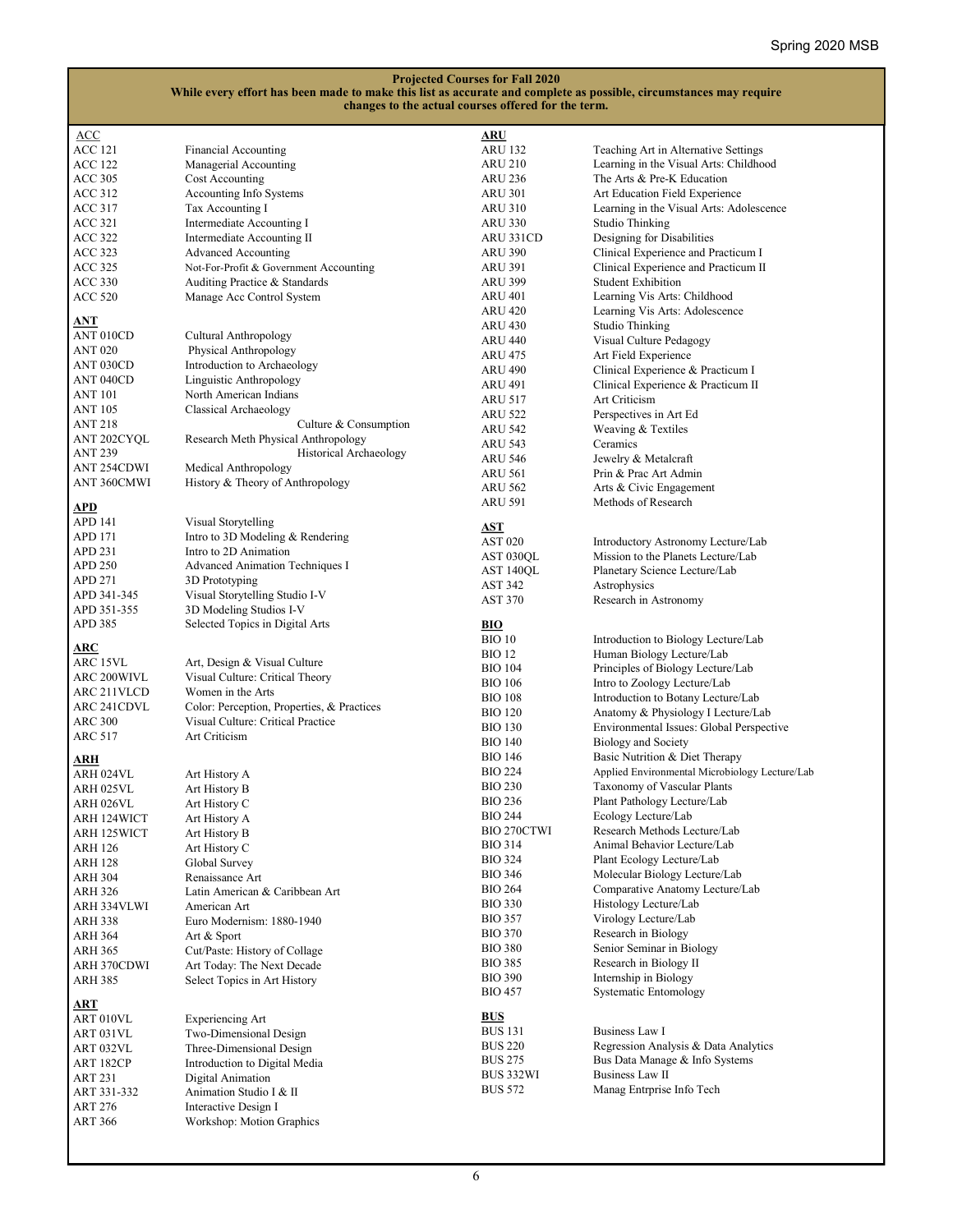| CDE             |                                               | <b>CHM 102</b> | General Chemistry II Lecture/Lab              |
|-----------------|-----------------------------------------------|----------------|-----------------------------------------------|
| CDE 10          | Digital Foundations                           | <b>CHM 204</b> | Fundamentals of Organic Chemistry Lecture/Lab |
| CDE 115         | Coding                                        | CHM 214VL      | Organic Chemistry I Lecture/Lab               |
| CDE 130         | Typography                                    | CHM 216WI      | Organic Chemistry II Lecture/Lab              |
| CDE 151         | <b>Illustration Techniques</b>                | CHM 230QLWI    | Analytical Chemistry I Lecture/Lab            |
| <b>CDE 220</b>  | Print Media Production                        | <b>CHM 310</b> | Biochemistry I Lecture/Lab                    |
| <b>CDE 238</b>  | Graphic Design                                | <b>CHM 314</b> | Physical Chemistry Lecture/Lab                |
| CDE 241         | <b>Advertising Design</b>                     | <b>CHM 320</b> | Adv Inorganic Chemistry Lecture/Lab           |
| CDE 276         | Interactive Design                            | <b>CHM 370</b> | Research in Chemistry I                       |
| CDE 356         | Creative Coding                               | <b>CHM 371</b> | Research in Chemistry II                      |
| CDE 361         | CDE Wksp: Restaurant Graphics                 |                |                                               |
| CDE 364         | CDE Wksp: Poster Design                       | <b>COM</b>     |                                               |
| CDE 366         | CDE Wksp: Motion Graphics                     | <b>COM 010</b> | Fundamentals of Oral Communication            |
| CDE 367         | CDE Wksp: Package Design                      | <b>COM 125</b> | Non-Therapeutic Interviewing                  |
| <b>CDE 271</b>  | <b>Television Graphics</b>                    | <b>COM 130</b> | Interpersonal Communication                   |
| CDE 374         | Portfolio                                     | <b>COM 140</b> | Intro Communication Studies                   |
| CDE 381         | Sr. Des Sem: Publication Design               | COM 170        | An Introduction to Public Relations           |
| CDE 382         | Sr. Des Sem: Identity Systems                 | <b>COM 201</b> | Storytelling I                                |
| CDE 383         | Sr. Des Sem: Non-Profit/Corporate Advertising | COM 205CMCT    | Argumentation and Debate                      |
| CDE 384         | Sr. Des Sem: Consumer Product Advertising     | COM 210CT      | Persuasive Speaking: Theory & Practice        |
| <b>CDE 385</b>  | Sr. Des Sem: Advanced Web                     | COM 212 WICT   | Introduction to Mass Communication            |
| CDE 386         | Sr. Des Sem: Advanced Multimedia              | <b>COM 215</b> | Small Group Communication                     |
| CDE 387         | Sr. Des Sem: Visual Essay                     | COM 216CDCM    | Oral Interpretation I                         |
| CDE 389         | Sr. Des Sem: Personal Style                   | <b>COM 227</b> | Rhetorical Theory & Criticism                 |
| CDE 394         | Internship                                    |                |                                               |
| CDE 398         | Professional Practices                        | <b>COM 243</b> | Social Games & Communication                  |
| CDE 501         | Personal Exploration                          | COM 248CDCM    | Nonverbal Communication                       |
| <b>CDE 502</b>  | Professional Exploration                      | <b>COM 315</b> | International Communication                   |
| <b>CDE 506</b>  | Contemporary Topics                           | COM 319CT      | Integrated Marketing Communication            |
| CDE 516         | Grad Communication Design Studio              | <b>COM 320</b> | Group Performance                             |
| CDE 512         | Grad Research Proj II: Creative Studios       | <b>COM 235</b> | Public Relations Cases & Campaigns            |
|                 |                                               | COM 240CTWI    | Communication Theory                          |
| ${\rm \bf CFT}$ |                                               | COM 245CM      | New Media and Communication                   |
| CFT 21VL        | Ceramics I for Non-Majors                     | <b>COM 261</b> | Health Communication                          |
| CFT 31VL        | Weaving for Non-Majors                        | <b>COM 271</b> | Sexualities & Communication                   |
| CFT 41VL        | Textiles & Materials Studies for Non-Majors   | <b>COM 274</b> | Organizational Communication                  |
| CFT 61VL        | Fine Metals for Non-Majors                    | <b>COM 285</b> | Gender Communication                          |
| CFT 110CDVL     | Craft Design                                  | <b>COM 387</b> | Family Communication                          |
| CFT 121VL       | Ceramics I                                    | <b>COM 311</b> | Crisis Communication                          |
|                 |                                               | COM 340CTWI    | Research Methods                              |
| CFT 131VL       | Weaving I                                     | <b>COM 345</b> | Relational Communication                      |
| CFT 141VL       | Non-Loom Fabric Structures I                  | COM 350CT      | Leadership                                    |
| CFT 161VL       | Fine Metals I                                 | <b>COM 370</b> | Special Topics in Communication Studies       |
| CFT 171CP       | Computer Aided Modeling & Rendering           | COM 375        | Training & Development                        |
| <b>CFT 221</b>  | Ceramics II                                   | <b>COM 379</b> | Independent Study in Communication Studies    |
| <b>CFT 231</b>  | Weaving II                                    | <b>COM 380</b> | Senior Capstone Experience                    |
| <b>CFT 241</b>  | Non-Loom Fabric Structures II                 |                |                                               |
| <b>CFT 261</b>  | Fine Metals II                                | <b>COM 390</b> | Communication Studies Internship              |
| CFT 321CT       | Ceramics Studio I                             | $_{\rm COU}$   |                                               |
| CFT 322-325     | Ceramics Studio II-V                          | <b>COU 508</b> | Research Methods in Counseling                |
| CFT 331CT       | Weaving Studio I                              | <b>COU 518</b> | Prof Orient Ethic Men Health Prof             |
| CFT 332-335     | Weaving Studio II-V                           | COU 519        | Intercultural Issues in Counseling            |
| CFT 341CT       | Non-Loom Fabric Studio I                      | COU 522        | Prof Orientation & Ethics                     |
| CFT 342-345     | Non-Loom Fabric Studio II-V                   | <b>COU 530</b> | Funds of Counseling                           |
| CFT 351CT       | Furniture Design Studio I                     | COU 535        | Career Counseling/Life Span                   |
| CFT 352-355     | Furniture Design Studio II-V                  | COU 546        | Group Processes Seminar                       |
| CFT 361CT       | Fine Metals Studio I                          |                |                                               |
| CFT 362-365     | Fine Metals Studio II-V                       | <b>COU 548</b> | Counseling Theories Seminar                   |
| <b>CFT 381</b>  | Craft Seminar                                 | <b>COU 562</b> | Intro to Prob Addiction                       |
| <b>CFT 399</b>  | <b>Student Exhibition</b>                     | <b>COU 580</b> | Practicum in Counseling                       |
| <b>CFT 542</b>  | Weaving & Textiles                            | <b>COU 590</b> | Supervised Counsel Experience                 |
| <b>CFT 543</b>  | Ceramics                                      | <b>COU 594</b> | Field Experience Clinical Counseling          |
| CFT 546         | Jewelry & Metalcraft                          | <b>CRJ</b>     |                                               |
|                 |                                               | <b>CRJ 010</b> | Introduction to Criminal Justice              |
| CHI             |                                               | CRJ 101        | Introduction to Policing                      |
| CHI 101         | Elementary Chinese I                          |                | Intro to Law                                  |
| CHI 103         | Intermediate Chinese III                      | CRJ 121        |                                               |
|                 |                                               | CRJ 175        | Organizations & Systems                       |
| <u>CHM</u>      |                                               | CRJ 182        | Criminal Procedure                            |
| CHM 020         | Introduction to Chemistry Lecture/Lab         | CRJ 200CD      | Comparative CRJ Systems                       |
| <b>CHM 051</b>  | Introduction to Forensic Science              | CRJ 221CM      | Juvenile Justice Systems                      |
| CHM 100         | General Chemistry I Lecture/Lab               | <b>CRJ 250</b> | Criminology                                   |
|                 |                                               |                |                                               |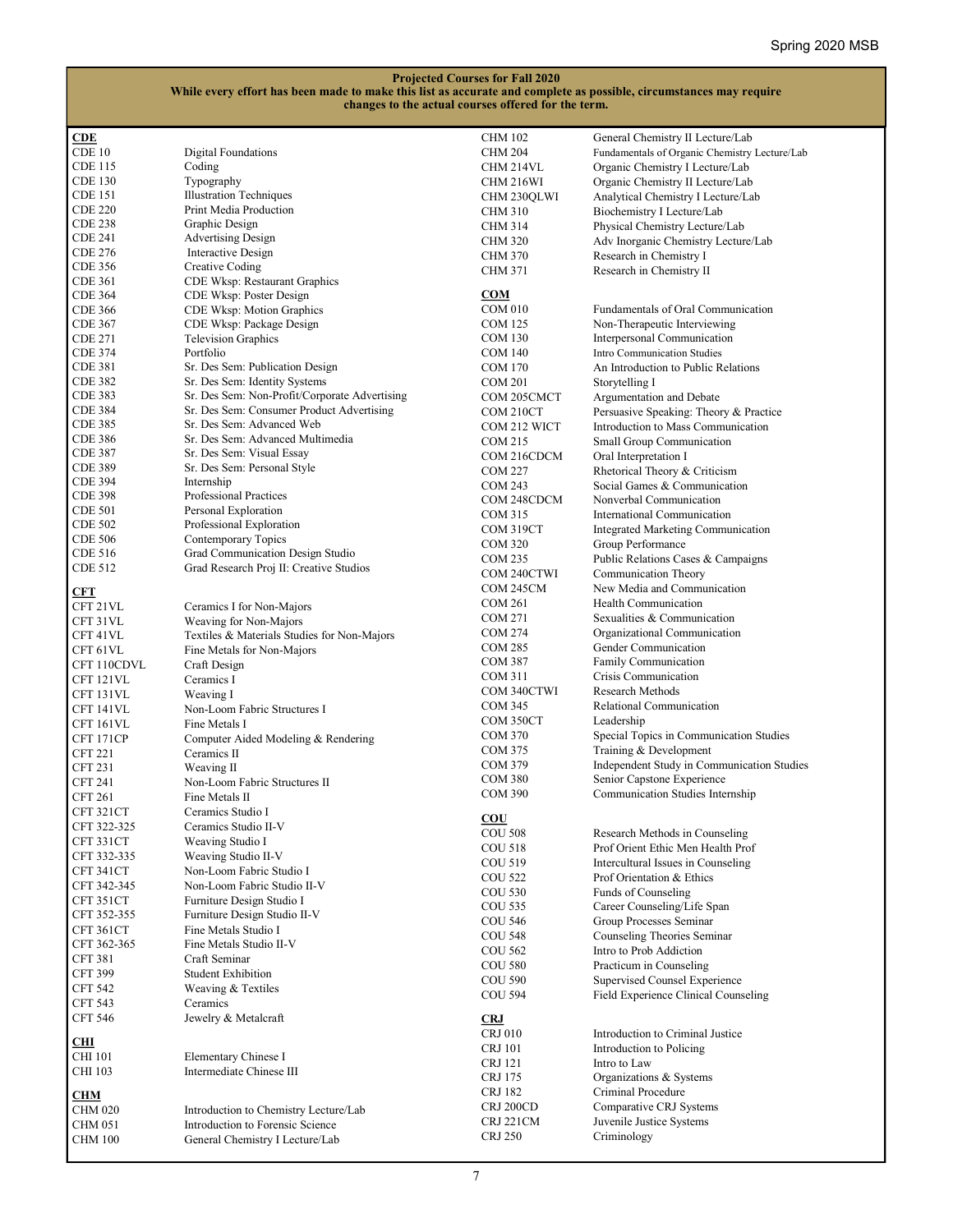| <b>CRJ Continued</b>             |                                                                 | <b>EDU 452</b>                    | Science, Technology, Engineering & Mathematics Ed Ped                         |
|----------------------------------|-----------------------------------------------------------------|-----------------------------------|-------------------------------------------------------------------------------|
| CRJ 270                          | Management of Offenders                                         | <b>EDU 504</b>                    | Literacy Curr Instruct Prek-3                                                 |
| <b>CRJ 271</b>                   | Substance Abuse & Crime                                         | <b>EDU 514</b>                    | Reading Specialist & Lit Inst                                                 |
| <b>CRJ 301</b>                   | Investigation and Intelligence                                  | <b>EDU 526</b>                    | Data Driven Decision Making                                                   |
| CRJ 362CPWI                      | Research Methods in Criminal Justice                            | <b>EDU 528</b>                    | Student Diversity & Critical Pedagogy                                         |
| CRJ 380CTWI                      | Senior Seminar in Criminal Justice                              | <b>EDU 562</b>                    | School Law                                                                    |
|                                  |                                                                 | <b>EDU 577</b>                    | Leadership/Reading Educators                                                  |
| $\csc$                           |                                                                 | <b>EDU 592</b>                    | Intensive Clinical Experience                                                 |
| CSC 5                            | Visualization for the Masses                                    | <b>EDU 597</b>                    | Change in Education                                                           |
| CSC 111                          | <b>Computer Forensics</b>                                       |                                   |                                                                               |
| CSC 125CT                        | Discrete Mathematics for CSC I                                  | EEU                               |                                                                               |
| <b>CSC 130</b>                   | <b>Information Technology Fundamentals</b>                      | <b>EEU 202</b>                    | Disposition/Advocacy                                                          |
| CSC 135                          | Computer Science I                                              | <b>EEU 209</b>                    | Math Foundations for Pre-K-1                                                  |
| CSC 136CP                        | Computer Science II                                             | EEU 211CD                         | Family Collaboration and Diversity                                            |
| CSC 220CPVL                      | Object-oriented Multimedia Coding                               | <b>EEU 215</b>                    | Introduction to Early Education                                               |
| CSC 223CP                        | Advanced Scientific Programming                                 | EEU 220VL                         | Children's Literature for Pre-K-4<br>Assess I: Obs. & Informal                |
| <b>CSC 225</b>                   | Discrete Math for Computing II                                  | <b>EEU 225</b>                    |                                                                               |
| <b>CSC 235</b><br><b>CSC 237</b> | Computer Organ & Assembly Language<br>Data Structures           | <b>EEU 300</b>                    | Early Literacy Dev & Acquisition Pre-K-1                                      |
| <b>CSC 242</b>                   | Web Programming                                                 | <b>EEU 301</b><br>EEU 303WI       | Teaching Literacy in Grades 2-4                                               |
| <b>CSC 253</b>                   | <b>Information Technology Systems</b>                           | <b>EEU 304</b>                    | Language Development in Early Childhood                                       |
| <b>CSC 311</b>                   | <b>Computer Networks</b>                                        | <b>EEU 305</b>                    | Teaching Social Studies in Pre-K-4<br>Teaching Science in Early Childhood     |
| <b>CSC 320</b>                   | Game Development I                                              | EEU 306WI                         | Integrating Principles of Learning Pre-K-4                                    |
| <b>CSC 328</b>                   |                                                                 | <b>EEU 309</b>                    |                                                                               |
|                                  | Network Programming                                             |                                   | Teaching Math in Grades 2-4                                                   |
| CSC 341<br>CSC 343               | <b>Information Security</b><br>Operating Systems                | <b>EEU 325</b><br><b>EEU 390</b>  | Assessment II: Form, Sum, Diag, Bench<br>Clinical Experience I Pre-K-4        |
| CSC 354WI                        |                                                                 | <b>EEU 391</b>                    |                                                                               |
| CSC 355WI                        | Introduction to Software Engineering<br>Software Engineering II | <b>EEU 415</b>                    | Clinical Experience II Pre-K-4<br>Family & Community Partnership              |
| CSC 421                          | Web-based SW Design & Dev                                       | <b>EEU 505</b>                    | Child development & Practice                                                  |
| <b>CSC 441</b>                   | <b>Advanced Information Security</b>                            | <b>EEU 596</b>                    | Clinical Expr I: Pre-K-4                                                      |
| <b>CSC 459</b>                   | Big Data                                                        | <b>EEU 597</b>                    | Clinical Expr II: Pre-K-4                                                     |
|                                  |                                                                 |                                   |                                                                               |
| <b>CTM</b>                       |                                                                 | <b>EGR</b>                        |                                                                               |
| CTM 010                          | Introduction to Cinema, TV & Media                              | <b>EGR 121</b>                    | Engineering Drawing & Lettering                                               |
| <b>CTM 050</b>                   | <b>Audio Production</b>                                         | <b>EGR 130</b>                    | <b>Engineering Mechanics</b>                                                  |
| <b>CTM 055</b>                   | Fundamentals of Video Production                                |                                   |                                                                               |
| CTM 070WI                        | Scriptwriting                                                   | <b>ELU</b>                        |                                                                               |
| CTM 130CTVL                      | Media Theory and Aesthetics                                     | ELU 221VL                         | Lit for Upper Elem & Mid-Level Learners                                       |
| <b>CTM 205</b>                   | Narrative Video Production                                      | ELU 342WI                         | Teaching Writing at the Mid-Level                                             |
| <b>CTM 206</b>                   | Masterpieces in Film History                                    | <b>ELU 344</b>                    | Teach & Assess Soc St & Content Area Reading                                  |
| CTM 218                          | <b>Studio Production Practicum</b>                              | ELU 346WI                         | Mid-Level Cognitive Development<br>Teach & Assess Math for Mid-Level Learners |
| <b>CTM 220</b>                   | Media Law & Ethics in the Digital Age                           | ELU 347<br><b>ELU 349</b>         | Teach & Assess Sci for Mid-Level Learners                                     |
| <b>CTM 222</b>                   | Evolution of Sports & the Media                                 | <b>ELU 353</b>                    | Language Develop, Reading Assessment & Interventions                          |
| <b>CTM 255</b>                   | Video Field Production                                          | <b>ELU 392</b>                    | Clinical Experience I Mid-Level Learners                                      |
| <b>CTM 262</b>                   | American Independent Cinema                                     | <b>ELU 393</b>                    | Clinical Experience II Mid-Level Learners                                     |
| <b>CTM 325</b>                   | Comedy Writing & Prod Sitcoms                                   | <b>ELU 569</b>                    | Topics in Elem Education                                                      |
| CTM 365CP                        | Post-Production                                                 | <b>ELU 595</b>                    | Spec Teach Mid-Level Clin I                                                   |
| CTM 369                          | Field/Post Production Practicum                                 | ELU 596                           | Spec Teach Mid-Level Clin II                                                  |
| CTM 375                          | Live Event Production                                           |                                   |                                                                               |
| <b>CTM 370</b>                   | Selected Topics - CTM                                           | <b>ENG</b> schedule not submitted |                                                                               |
| <b>CTM 380</b>                   | Sr. Sem Cinema, TV & Media Production                           | <b>ENU</b> schedule not submitted |                                                                               |
| <u>ECO</u>                       |                                                                 | <u>ENV</u>                        |                                                                               |
| <b>ECO 010</b>                   | Introduction to Economics                                       | <b>ENV 100</b>                    | Intro to Environmental Science Lecture/Lab                                    |
| <b>ECO 011</b>                   | Principles of Macroeconomics                                    | <b>ENV 210</b>                    | Environmental Geology Lecture/Lab                                             |
| <b>ECO 012</b>                   | Principles of Microeconomics                                    | <b>ENV 224</b>                    | Applied Environmental Microbiology Lecture/Lab                                |
| <b>ECO 205</b>                   | Intermediate Microeconomics                                     |                                   |                                                                               |
| <b>ECO 210</b>                   | Intermediate Macroeconomics                                     | <b>FAR</b>                        |                                                                               |
| ECO 360CD                        | International Theory & Finance                                  | <b>FAR 014</b>                    | Drawing for Non-Art Majors                                                    |
|                                  |                                                                 | <b>FAR 015</b>                    | Drawing I                                                                     |
| <u>EDD</u><br>EDD 701            | Transform Learn & Teach P & PP                                  | <b>FAR 016</b>                    | Drawing II                                                                    |
| <b>EDD 702</b>                   | Trans Learning Mod & Instruct Design                            | FAR 61                            | Intro to Darkroom Photo for Non-Major                                         |
| <b>EDD 720</b>                   | At Risk Populations                                             | FAR 62                            | Digital Photo for Non-Art Major                                               |
|                                  |                                                                 | FAR 111                           | Intro to Painting                                                             |
| <b>EDD 724</b><br>EDD 791        | Special Topics<br>Leader Scholar Communities I                  | <b>FAR 131</b>                    | Intro to Watercolor                                                           |
|                                  |                                                                 | <b>FAR 141</b>                    | Intro to Printmaking                                                          |
| <u>EDU</u>                       |                                                                 | <b>FAR 151</b>                    | Intro Life Drawing                                                            |
| EDU 100CT                        | Perspectives on American Education                              | <b>FAR 161</b>                    | Intro Photography-Darkroom                                                    |
| EDU 101CTWI                      | Teaching Pre-K-8: Exploration & Investigation                   | FAR 162                           | Intro to Photo: Digital                                                       |
| <b>EDU 326</b>                   | Introduction to Middle Level Education                          | FAR 171                           | Intro to Sculpture                                                            |
| <b>EDU 434</b>                   | Instruct Methods for ELL                                        | <b>FAR 182</b>                    | Intro to Digital Media                                                        |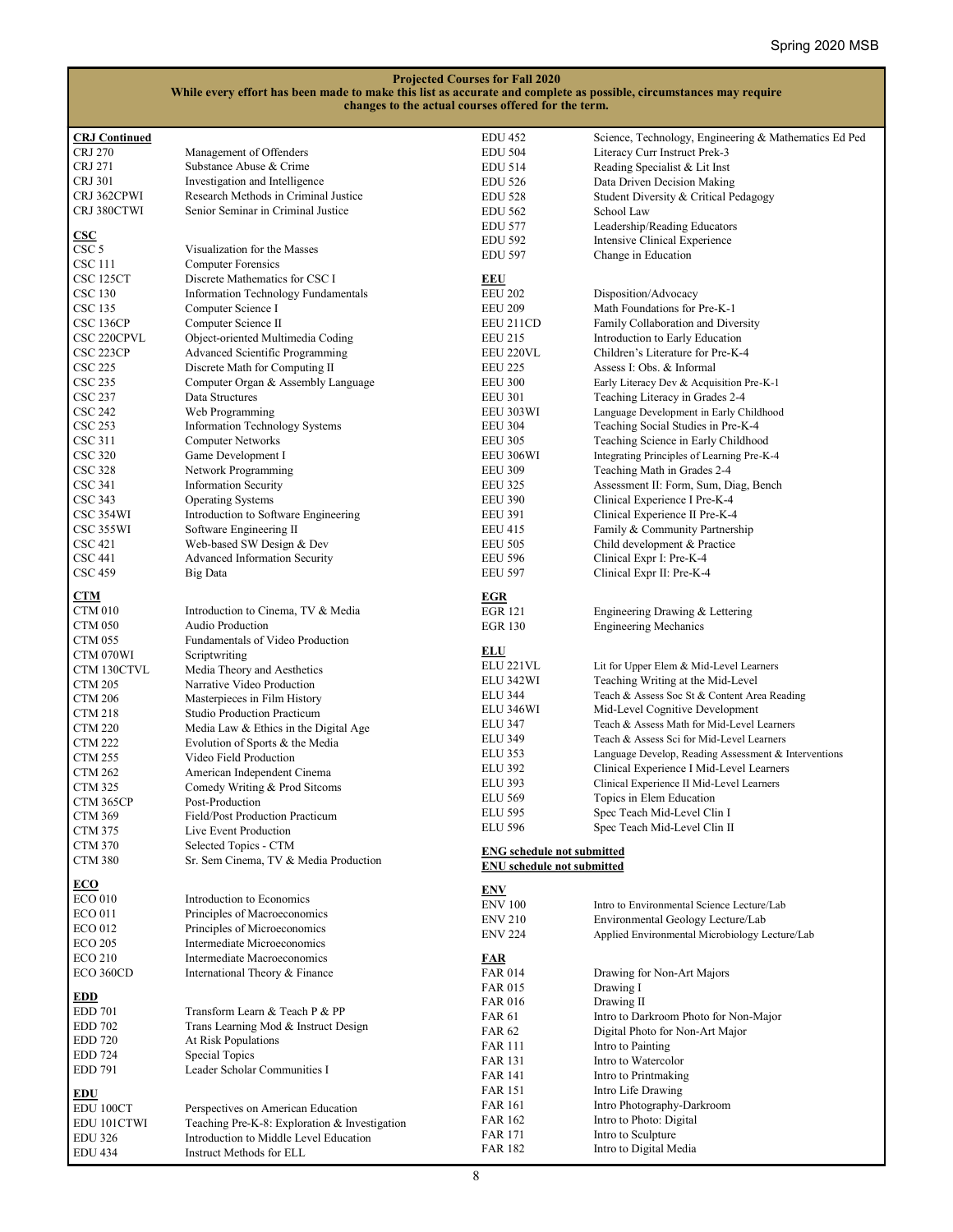| <b>FAR Continued</b>    |                                          | <b>HEA</b>       |                                                   |
|-------------------------|------------------------------------------|------------------|---------------------------------------------------|
| <b>FAR 276</b>          | Interactive Design                       | <b>HEA 102</b>   | Intro to Health/Wellness                          |
| FAR 337-339             | Themes Practice in Photo                 |                  |                                                   |
| <b>FAR 350</b>          | Video Art/Motion Graphics                | <b>HIS</b>       |                                                   |
| <b>FAR 385</b>          | Selected Topics in Studio Arts           | HIS 14CD         | History of Civilization (A)                       |
| <b>FAR 386</b>          | Digital Sculpture                        | <b>HIS 015</b>   | History of Civilization (B)                       |
| <b>FAR 398</b>          | The Business of Art                      | <b>HIS 025</b>   | U.S: Formative Years and the Federal Republic     |
| <b>FAR 399</b>          | <b>Student Exhibition</b>                | <b>HIS 026</b>   | History U.S: Emergence of Modern America          |
|                         |                                          | <b>HIS 033</b>   | Conspiracies & Modern America                     |
| FAS                     |                                          | <b>HIS 120</b>   | History of Pennsylvania                           |
| FAS 300-305             | Digital Media Studio I-VI                | <b>HIS 121</b>   | American Environmental History                    |
| FAS 310-315             | Painting Studio I-VI                     | <b>HIS 125</b>   | America in the Sixties                            |
| FAS 320-326             | Drawing Studio I-VI                      | <b>HIS 131</b>   | History of Latin America: Colonial                |
| FAS 340-345             | Printmaking Studio I-VI                  | <b>HIS 150CD</b> | Minorities in American History                    |
| FAS 350-354             | Life Drawing Studio I-V                  | HIS 161 CDCT     | History of Africa to 1800                         |
| FAS 360-365             | Photography I-VI                         | <b>HIS 170</b>   | Military History of the United States             |
| FAS 370-375             | Sculpture Studio I-VI                    | <b>HIS 227</b>   | Holocaust                                         |
| FAS 380-385             |                                          | <b>HIS 228</b>   | History of Religion in America                    |
|                         | Lithography Studio I-VI                  |                  |                                                   |
| <u>FIN</u>              |                                          | HIS 244CD        | Immigrant in American History                     |
| <b>FIN 200</b>          | Principles of Finance                    | HIS 252WI        | American Colonial History                         |
| <b>FIN 350QL</b>        | Financial Management                     | HIS 254WI        | History China & Japan since 1800                  |
| <b>FIN 351</b>          | Personal Financial Planning              | HIS 261CDWI      | History/Africa Since 1800                         |
| <b>FIN 354</b>          | Investments                              | <b>HIS 310</b>   | Constitution of the US                            |
| <b>FIN 355</b>          | Investment Portfolio Management          | <b>HIS 311</b>   | Revolutionary America                             |
| <b>FIN 360</b>          | Financial Markets and Institutions       | HIS 378WI        | Seminar Historical Method                         |
|                         |                                          | <b>HIS 380WI</b> | Senior Seminar in History                         |
| <b>FIN 363</b>          | Intermediate Financial Management        |                  |                                                   |
| <b>FIN 386</b>          | Retirement & Estate Planning             | HLS              |                                                   |
| FIN 375CTWI             | Applied Investment Management            | <b>HLS 100</b>   | Homeland Security                                 |
| ${\underline{\bf FRE}}$ |                                          | <b>HLS 300</b>   | Homeland Security & Intelligence                  |
| <b>FRE 101</b>          | Elementary French I                      | <b>HUM</b>       |                                                   |
| <b>FRE 102</b>          | Elementary French II                     | HUM 211VLCD      | Women in the Arts                                 |
| <b>FRE 103</b>          | Intermediate French III                  |                  |                                                   |
| <b>FRE 104</b>          | Intermediate French IV                   | INT              |                                                   |
|                         |                                          | <b>INT 10</b>    | Intro to International Studies                    |
| GEG                     |                                          | <b>INT 101</b>   | Intercultural Communication                       |
| <b>GEG 010</b>          | Elements of Physical Geography           |                  |                                                   |
| GEG 020CD               | Elements of Cultural Geography           | <b>LLT</b>       |                                                   |
| GEG 101                 | World Regional Geography                 | LLT 200          | Foundations of Information Science                |
| GEG 110                 | Geography of US & Canada                 | LLT 310          | Info Resources & Services                         |
| <b>GEG 204</b>          | Meteorology Lecture/Lab                  | LLT 321CPVL      | Technologies for the 21st Century Educator        |
| <b>GEG 210</b>          | <b>Environmental Conservation</b>        | LLT 330          | Makerspaces & Tech Enhanced Programing            |
| GEG 212                 | Geography of Natural Hazards             | LLT 364          | Preservation, Digitization & Archiving            |
| <b>GEG 223</b>          | Intro to Transportation Geography        | LLT 385          | Digital Portfolios                                |
| GEG 274CPQL             | Introduction to GIS Lecture/Lab          | LLT 390          | Internship                                        |
| GEG 330CPVL             | Cartography                              | LLT 398          | Clinical Experience & Practicum I                 |
| GEG 338                 |                                          | LLT 399          | Clinical Experience & Practicum II                |
| <b>GEG 375</b>          | Geography of Population                  | LLT 500          | Foundations of Information Science                |
|                         | Research Methods in Geography            | LLT 505          | Perspective Instructional Tech & Learning         |
| GEL                     |                                          | LLT 510          | Information Resources & Services                  |
| <b>GEL 001</b>          | Dinosaurs                                | LLT 521          | Technologies for 21st Century Educator            |
| <b>GEL 020</b>          | Intro to Geology Lecture/Lab             | LLT 530          | Makerspaces & Tech Enhanced Programing            |
| GEL 50                  | Water Wars                               | LLT 545          | Problem Based Learning Through Instructional Tech |
| <b>GEL 031</b>          | Geology of National Parks and Monuments  | LLT 574          | Educational Program of the Library Media Center   |
| <b>GEL 100</b>          | Physical Geology Lecture/Lab             | LLT 585          | Digital Portfolios                                |
| <b>GEL 110</b>          | Introduction to Oceanography Lecture/Lab | LLT 590          | Internship                                        |
| GEL 200VL               | Field Geology Lecture/Lab                |                  |                                                   |
| <b>GEL 210</b>          | Environmental Geology Lecture/Lab        | LLT 598          | Clinical Experience & Practicum I                 |
| GEL 220CT               | Mineralogy Lecture/Lab                   | LLT 599          | Clinical Experience & Practicum II                |
| GEL 346WI               |                                          | MAR              |                                                   |
|                         | Sediment/Stratigraphy Lecture/Lab        | <b>MAR 110</b>   | Introduction to Oceanography Lecture/Lab          |
| GEL 358CP               | General Geophysics Lecture/Lab           | <b>MAR 210</b>   | Sophomore Seminar                                 |
| <b>GEL 368</b>          | Research in Geology I                    | <b>MAR 326</b>   | Marine Ecology                                    |
| <b>GEL 369</b>          | Research in Geology II                   | MAR 346WI        | Sediment/Stratigraphy Lecture/Lab                 |
| <b>GER</b>              |                                          | MAR 358CP        | General Geophysics Lecture/Lab                    |
| GER 101                 | Elementary German I                      | <b>MAR 370</b>   | Independent Research Marine Science               |
| <b>GER 102</b>          | Elementary German II                     |                  |                                                   |
| <b>GER 103</b>          | Intermediate German III                  | <b>MGM</b>       |                                                   |
| <b>GER 104</b>          | Intermediate German IV                   | <b>MGM 210</b>   | Principles of Management                          |
| GER 211WI               | German Composition and Conversation I    | MGM 315          | Management Science                                |
|                         |                                          | <b>MGM 327</b>   | Small Business Management                         |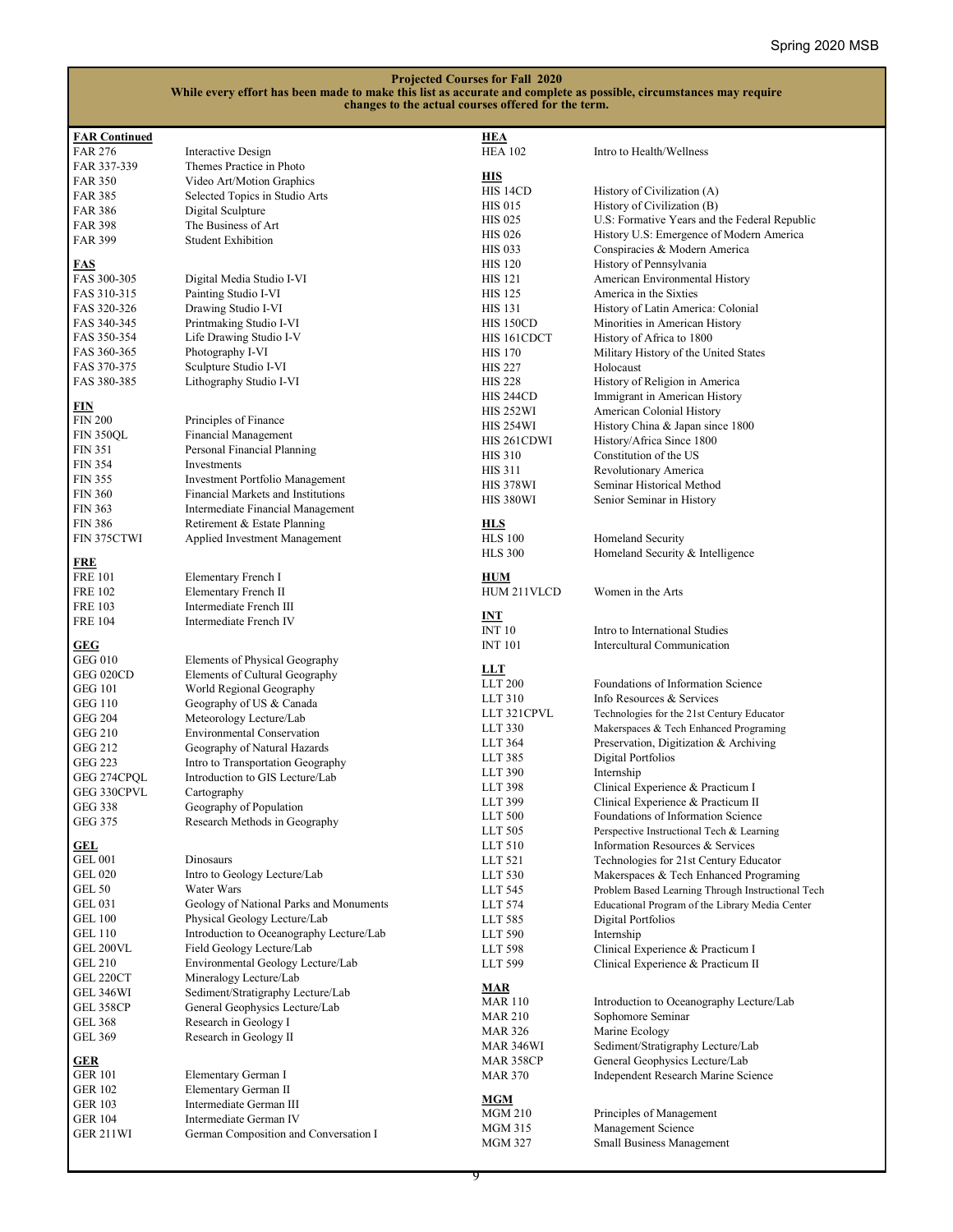| <b>MGM Continued</b>                                                   |                                                           | <b>POL 040</b>   | Introduction to Political Theory                |
|------------------------------------------------------------------------|-----------------------------------------------------------|------------------|-------------------------------------------------|
| MGM 335CM                                                              | Human Resource Management                                 | <b>POL 050</b>   | State and Local Government                      |
| <b>MGM 350</b>                                                         | Organizational Behavior in Management                     | POL 101WI        | Social Science Research Design & Writing        |
| MGM 351                                                                | <b>Operations Management</b>                              | <b>POL 115</b>   | Public Administration                           |
| MGM 352CD                                                              | <b>International Management</b>                           | POL 140CTWI      | Law & Society                                   |
| <b>MGM 360</b>                                                         | Business and Social Environment                           | POL 182          | Criminal Procedure                              |
| MGM 361                                                                | Principles of Business Logistics                          | POL 200QL        | Statistics for Social & Behavior Science        |
| MGM 363                                                                | <b>Transportation Management</b>                          | <b>POL 201</b>   | <b>Empirical Political Analysis</b>             |
| MGM 380WI                                                              | Senior Seminar in Management                              | <b>POL 228</b>   |                                                 |
| MGM 399CTWI                                                            |                                                           |                  | American Foreign Policy                         |
|                                                                        | Business Strategy & Policy<br>Ethics in Workplace Society | POL 231CDWI      | Social Movements and Revolution                 |
| MGM 545                                                                |                                                           | POL 332CDWI      | Politics of Latin American                      |
| <b>MGM 570</b>                                                         | Oper Mgm Theory & Practic                                 | <b>POL 380</b>   | Seminar in Political Science                    |
| <b>MGM 582</b>                                                         | Organizational Leadership                                 | POL 381CMWI      | Senior Seminar in Public Administration         |
| <b>MGM 590</b>                                                         | Mgmt Bus Policy/Strategy                                  | <b>POL 425</b>   | <b>Public Policy Making</b>                     |
| <u>мкт</u>                                                             |                                                           | <b>POL 465</b>   | Administrative Law                              |
| <b>MKT 210</b>                                                         | Principles of Marketing                                   | POL 509          | Approaches & Methods in Pol Sci                 |
| MKT 312WI                                                              | Consumer Behavior                                         | POL 515          | Principles & Prob of Pub Admin                  |
|                                                                        |                                                           | <b>POL 518</b>   | Budgeting & Decision Making                     |
| <b>MKT 315</b>                                                         | Marketing Ethics in Society                               |                  |                                                 |
| <b>MKT 320</b>                                                         | Marketing Management                                      | <b>PRO</b>       |                                                 |
| MKT 330CM                                                              | Personal Selling & Sales Management                       | PRO 100WI        | Organization & Function of Enterprise           |
| <b>MKT 340</b>                                                         | Retail Management                                         | <b>PRO 185CT</b> | Personal Finance                                |
| <b>MKT 350</b>                                                         | <b>Advertising Management</b>                             | <b>PRO 210</b>   | Entrepreneurship-Non-Business Majors            |
| <b>MKT 351</b>                                                         | Media Concepts & Planning                                 | <b>PRO 232WI</b> | Practical Leadership                            |
| <b>MKT 360</b>                                                         | Marketing Research                                        |                  |                                                 |
| <b>MKT 361</b>                                                         | Principles of Business Logistics                          | <b>PSY</b>       |                                                 |
| MKT 370CD                                                              | <b>International Marketing</b>                            | <b>PSY 011</b>   | General Psychology                              |
|                                                                        |                                                           | <b>PSY 110</b>   | Child Psychology                                |
| <u>MLS</u>                                                             |                                                           | <b>PSY 120</b>   | Adolescent Psychology                           |
| <b>MLS 434</b>                                                         | Instruct Methods, Materials, & Assess ELL/ESL             | <b>PSY 125</b>   | Life Span Development                           |
|                                                                        |                                                           | PSY 200QL        | Statistics for Social & Behavior Science        |
| <b>MUP</b> schedule not submitted<br><b>MUS</b> schedule not submitted |                                                           | <b>PSY 202</b>   | Psychology of Personality                       |
|                                                                        |                                                           | <b>PSY 215</b>   | Psychology of Prejudice                         |
| <b>MUU</b> schedule not submitted                                      |                                                           | <b>PSY 217</b>   | Psychology and Law                              |
| <b>PAG</b>                                                             |                                                           | <b>PSY 220</b>   | Industrial/Organizational Psychology            |
| PAG 010CD                                                              | Introduction to Pennsylvania German Studies               | <b>PSY 240</b>   | Social Psychology                               |
| <b>PAG 101</b>                                                         | Introduction to Pennsylvania German Language I            | <b>PSY 250</b>   | Abnormal Psychology                             |
|                                                                        |                                                           | PSY 270CTWI      | <b>Experimental Psychology</b>                  |
| PEC                                                                    |                                                           | PSY 310CTQL      | Principles of Measurement                       |
| <b>PEC 070</b>                                                         | Personal Fitness                                          | <b>PSY 311</b>   | Psychology of Learning, Motivation, & Emotion   |
| <b>PEC 095</b>                                                         | Hatha Yoga                                                | <b>PSY 312</b>   | Sensation & Perception                          |
|                                                                        |                                                           | <b>PSY 325</b>   | Physiological Psychology                        |
| PHI                                                                    |                                                           |                  |                                                 |
| <b>PHI 015CT</b>                                                       | Critical Thinking                                         | <b>PSY 331</b>   | Health Psychology                               |
| <b>PHI 020CT</b>                                                       | Introduction to Logic                                     | <b>PSY 340</b>   | Cognitive Psychology                            |
| <b>PHI 030CT</b>                                                       | Introduction to Philosophy                                | <b>PSY 350</b>   | Personnel Psychology                            |
| PHI 040CDCT                                                            | Introduction to Ethics                                    | <b>PSY 360</b>   | Introduction to Clinical Psychology             |
| PHI 060CDCT                                                            | Introduction to Religious Studies                         | <b>PSY 375</b>   | Psychotherapy                                   |
| PHI 105CDWI                                                            | Medieval Philosophy                                       | <b>PSY 379</b>   | History & Systems of Psychology                 |
| PHI 130CDWI                                                            | Asian Philosophy                                          | PSY 380WI        | Senior Seminar in Psychology                    |
| PHI 140CTQL                                                            | Symbolic Logic                                            | <b>PSY 525</b>   | Develop PSY of Child                            |
| PHI 210                                                                | Medical Ethics                                            | <b>PSY 530</b>   | Life Span Development                           |
| PHI 265WICD                                                            | Social & Political Philosophy                             | <b>PSY 545</b>   | Theories of Personality                         |
| PHI 330CTWI                                                            | Philosophy of Science                                     | <b>PSY 546</b>   | Psychopathology                                 |
|                                                                        |                                                           |                  |                                                 |
| <u>PHY</u>                                                             |                                                           | <u>SCM</u>       |                                                 |
| <b>PHY 020</b>                                                         | Introduction to Physics Lecture/Lab                       | <b>SCM 260</b>   | Principles of Supply Chain Management           |
| <b>PHY 040</b>                                                         | General Physics I Lecture/Lab                             | SCM 361          | Principles of Business Logistics                |
| <b>PHY 080</b>                                                         | Problem Solving Techniques in Ap Sci                      | <b>SCM 362</b>   | Supple Chain Analytics                          |
| <b>PHY 100</b>                                                         | Physics I Lecture/Lab                                     | <b>SCM 363</b>   | Global Transportation Management                |
| PHY 212                                                                | Modern Physics                                            | <b>SCM 365</b>   | Sustainability in Supply Chain                  |
| PHY 220WI                                                              | Electronics Lecture/Lab                                   |                  |                                                 |
| PHY 245                                                                | Mathematical Physics I                                    | <b>SEU</b>       |                                                 |
| <b>PHY 316QL</b>                                                       | Electricity & Magnetism                                   | SEU 312CDWI      | Principles of Learning Lecture                  |
|                                                                        |                                                           | <b>SEU 313</b>   | Principles of Learning Lab                      |
| <b>PHY 340</b>                                                         | <b>Computational Physics</b>                              | SEU 321WI        | Methods Teaching Secondary Subjects-Com         |
| <b>PHY 370</b>                                                         | Research in Physics                                       | SEU 325WI        | Methods Teaching Secondary Subjects-Soc Studies |
| PHY 380CMWI                                                            | Senior Seminar in Physics                                 | SEU 342VLWI      | Principles of Teaching Lecture                  |
| <u>POL</u>                                                             |                                                           | <b>SEU 343</b>   | Principles of Teach Lab                         |
| POL 010                                                                | American Government                                       | <b>SEU 390</b>   | Clinical Experience & Practicum I               |
| POL 020CD                                                              | <b>International Relations</b>                            | <b>SEU 391</b>   | Clinical Experience & Practicum II              |
| DOT 030CD                                                              | Introduction to Comparative Dolitics                      | SEU 410WI        | Science Instructional Methods for Mid & HS      |

POL 030CD Introduction to Comparative Politics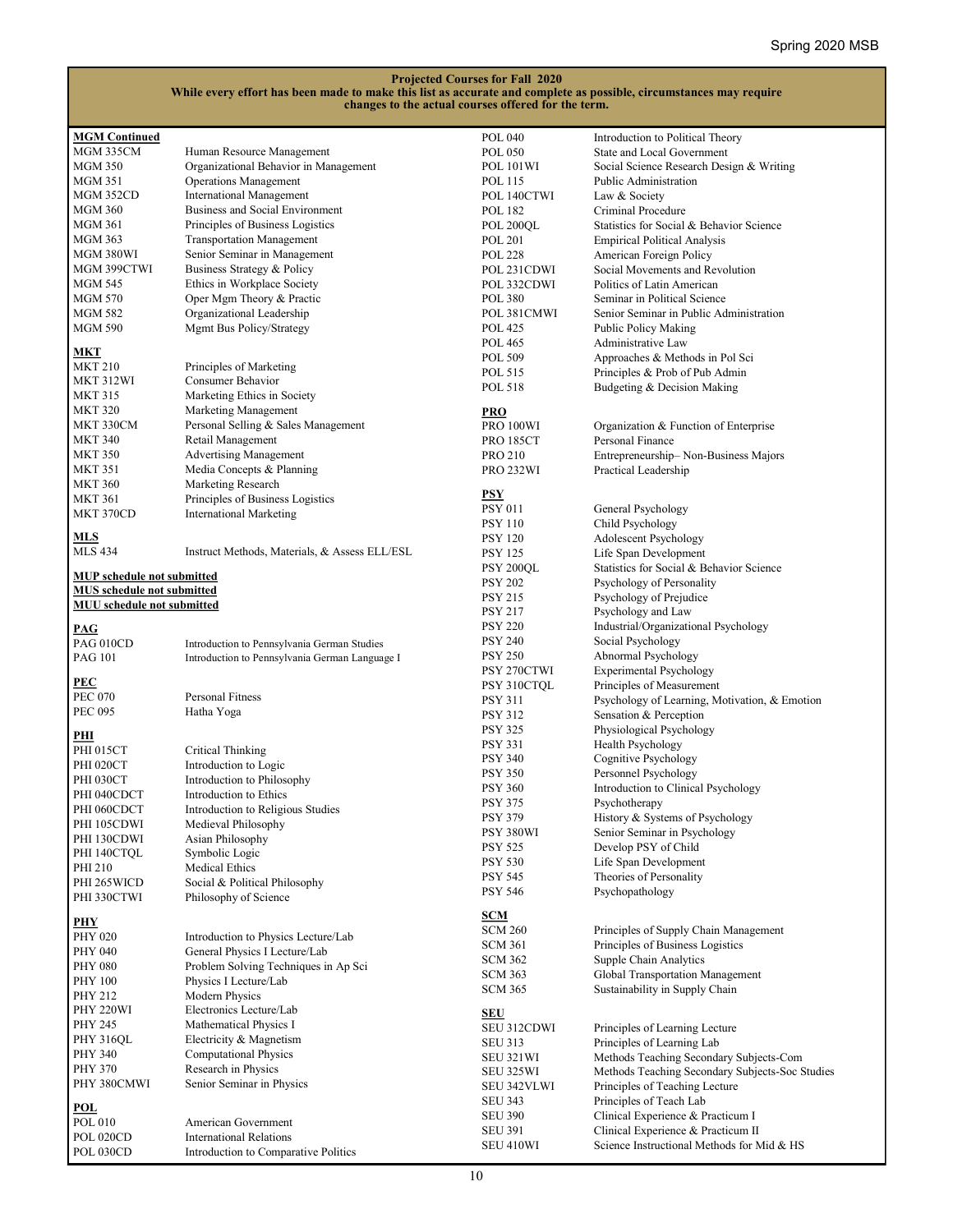| <b>SEU Continued</b>              |                                                    | <b>SPU 216</b>                    | Evidence-Based Prac in Math for Students with Disabil |
|-----------------------------------|----------------------------------------------------|-----------------------------------|-------------------------------------------------------|
| <b>SEU 420</b>                    | Education Theory & Practice                        | <b>SPU 202</b>                    | Orient/Mobility-Visual Impairment-Deafblindness       |
| <b>SEU 422</b>                    | World Lang Instructional Methods for Mid & HS      | <b>SPU 302</b>                    | Adapting Materials/Methods I/E-Visual Impair          |
| <b>SEU 430</b>                    | Math Instructional Methods for Mid & HS            | <b>SPU 314</b>                    | Students with Disabilities-Inclusive Settings         |
| <b>SEU 535</b>                    |                                                    |                                   |                                                       |
|                                   | Class Management Inclusive                         | SPU 316                           | Literary Development and Instruction                  |
| <b>SEU 544</b>                    | Action Research Teacher Leader                     | <b>SPU 317</b>                    | Intensive Reading, Writing Math Intervention App      |
|                                   |                                                    | <b>SPU 318</b>                    | Assessments and Instructional Methods                 |
| <b>SOC</b>                        |                                                    | <b>SPU 320</b>                    | Special Education Process and IEP Development         |
| SOC 010CD                         | Principles of Sociology                            |                                   |                                                       |
| SOC 110CD                         | Contemporary Social Problems                       | <b>SPU 322</b>                    | High Incidence Disabilities                           |
|                                   |                                                    | <b>SPU 328</b>                    | Positive Behavioral Intervention & Supports           |
| SOC 120CDWI                       | Marriage and the Family                            | <b>SPU 330</b>                    | Low Incidence Disabilities                            |
| SOC 150                           | Law and Society                                    | <b>SPU 333</b>                    | Assistive Tech for Students w/ Visual Impairments     |
| SOC 200QL                         | Statistics for Social and Behavioral Science       |                                   |                                                       |
| <b>SOC 201QL</b>                  | Quantitative Analysis in Sociology                 | <b>SPU 381</b>                    | Internship in Special Education                       |
|                                   |                                                    | <b>SPU 390</b>                    | Clinical Experience & Practicum (VI-1)                |
| SOC 224CDCT                       | Immigration & Assimilation                         | <b>SPU 391</b>                    | Clinical Experience & Practicum (VI-2)                |
| SOC 230                           | Urban Sociology                                    |                                   |                                                       |
| SOC 245CD                         | Sociology of Deviance                              | <b>SPU 392</b>                    | Clinical Experience & Practicum (MPH-1)               |
| <b>SOC 250</b>                    |                                                    | <b>SPU 393</b>                    | Clinical Experience & Practicum (MPH-2)               |
|                                   | Criminology                                        | <b>SPU 434</b>                    | Applied Behavior Analysis                             |
| <b>SOC 271</b>                    | White Collar Crime                                 | <b>SPU 500</b>                    | Cog Dev Div Learners Stand Align                      |
| SOC 280CD                         | Social Movements                                   |                                   |                                                       |
| SOC 310                           | Foundations of Social Theory                       | <b>SPU 502</b>                    | Reading, Writing & Teaching Unified Braille           |
|                                   |                                                    | <b>SPU 592</b>                    | Clinical Practicum in Special Education               |
| SOC 350                           | Methods of Social Research                         |                                   |                                                       |
| SOC 380CDWI                       | Senior Seminar in Sociology                        | <b>STA</b>                        |                                                       |
|                                   |                                                    | <b>STA 530</b>                    | Help Int Stu Aff Higher Ed                            |
| <b>SOW</b> schedule not submitted |                                                    |                                   |                                                       |
|                                   |                                                    | <b>STA 570</b>                    | Contemporary Clg Students                             |
| <u>SMS</u>                        |                                                    | <b>STA 572</b>                    | Sem Leadership in Stu Aff                             |
| <b>SMS 101</b>                    | Intro to Social Media Theory Strategy              | <b>STA 589</b>                    | Res Method Stu Aff Hi Ed                              |
|                                   |                                                    |                                   |                                                       |
| SMS 322                           | User Experience Design & Research                  | <b>STA 593</b>                    | Internship/Student Affairs II                         |
| <b>SMS 380</b>                    | Social Media Theory & Strategy Capstone            | <b>STA 590</b>                    | Finance in Higher Ed                                  |
| <b>SMS 390</b>                    | Social Media Internship                            |                                   |                                                       |
|                                   |                                                    | <b>SWK</b> schedule not submitted |                                                       |
| <u>SPA</u>                        |                                                    |                                   |                                                       |
|                                   |                                                    | <b>THE</b>                        |                                                       |
| SPA 101                           | Elementary Spanish I                               | THE 15                            | Introduction to the Theatre                           |
| SPA 102                           | Elementary Spanish II                              |                                   |                                                       |
| SPA 103                           | Intermediate Spanish III                           | <b>THE 031</b>                    | Introduction to Acting                                |
|                                   |                                                    | <b>THE 210</b>                    | Product & Preform for Young Audiences                 |
| SPA 104                           | Intermediate Spanish IV                            |                                   |                                                       |
| SPA 212WI                         | Spanish Composition                                | <u>WGS</u>                        |                                                       |
| SPA 213CM                         | Advanced Conversation in Spanish                   | <b>WGS 10</b>                     | Introduction to Women's Studies                       |
| SPA 214CDCM                       | Written & Oral Com Spanish-speaking Heritage Lrrns |                                   |                                                       |
|                                   |                                                    | <b>WGS 130</b>                    | Interpersonal Communication                           |
| <b>SPA 220</b>                    | Applied Linguistics in Spanish                     | WGS 211VLCD                       | Women in the Arts                                     |
| SPA 380CDCT                       | Senior Seminar in Spanish                          | <b>WGS 261</b>                    | Health Communication                                  |
|                                   |                                                    | <b>WGS 271</b>                    | Sexualities & Communication                           |
| <u>SPT</u>                        |                                                    |                                   |                                                       |
| SPT 120                           | Personal Nutrition                                 | <b>WGS 285</b>                    | Gender Communication                                  |
|                                   |                                                    | WGS 350CT                         | Leadership                                            |
| SPT 160                           | Intro to Sport Management                          |                                   |                                                       |
| SPT 195QL                         | Accounting for Sport Management                    | WRI schedule not submitted        |                                                       |
| <b>SPT 201</b>                    | Scientific Basis for Human Movement                |                                   |                                                       |
| <b>SPT 205</b>                    |                                                    |                                   |                                                       |
|                                   | Sport Behavior                                     |                                   |                                                       |
| SPT 212CM                         | Sport PR & Communication                           |                                   |                                                       |
| <b>SPT 222</b>                    | Meth, Tech, & Problems of Athletic Coaching        |                                   |                                                       |
| <b>SPT 230</b>                    | Leadership and Team Building in Sport              |                                   |                                                       |
|                                   |                                                    |                                   |                                                       |
| SPT 236                           | Personal Selling in Sport                          |                                   |                                                       |
| <b>SPT 260</b>                    | Principles of Sport Finance                        |                                   |                                                       |
| <b>SPT 265</b>                    | Managing Sport Organizations                       |                                   |                                                       |
| <b>SPT 270</b>                    | Sport & Society                                    |                                   |                                                       |
|                                   |                                                    |                                   |                                                       |
| <b>SPT 285</b>                    | Sport Marketing & Sponsorship                      |                                   |                                                       |
| SPT 290WI                         | Fundamentals of Sport Law                          |                                   |                                                       |
| <b>SPT 305</b>                    | Emergency Care & Risk Management                   |                                   |                                                       |
| SPT 312                           |                                                    |                                   |                                                       |
|                                   | Intercollegiate Athletic Admin                     |                                   |                                                       |
| SPT 320CT                         | Sport Ethics                                       |                                   |                                                       |
| <b>SPT 330</b>                    | Event & Facility Management                        |                                   |                                                       |
| SPT 333                           | Prin of Strength & Conditioning                    |                                   |                                                       |
| <b>SPT 340</b>                    |                                                    |                                   |                                                       |
|                                   | Coaching Internship                                |                                   |                                                       |
| SPT 345CD                         | <b>International Sport Business</b>                |                                   |                                                       |
| <b>SPT 350</b>                    | Internship in Sport Management                     |                                   |                                                       |
| <b>SPT 366</b>                    | Personal Fitness Trainer                           |                                   |                                                       |
|                                   |                                                    |                                   |                                                       |
| <b>SPU</b>                        |                                                    |                                   |                                                       |
|                                   |                                                    |                                   |                                                       |
| SPU 101                           | Early Interv for Students with Disabilities        |                                   |                                                       |
| <b>SPU 200</b>                    | Reading, Writing, Teaching Literary Braille        |                                   |                                                       |
| <b>SPU 201</b>                    | Cognitive Development Standards                    |                                   |                                                       |
|                                   |                                                    |                                   |                                                       |